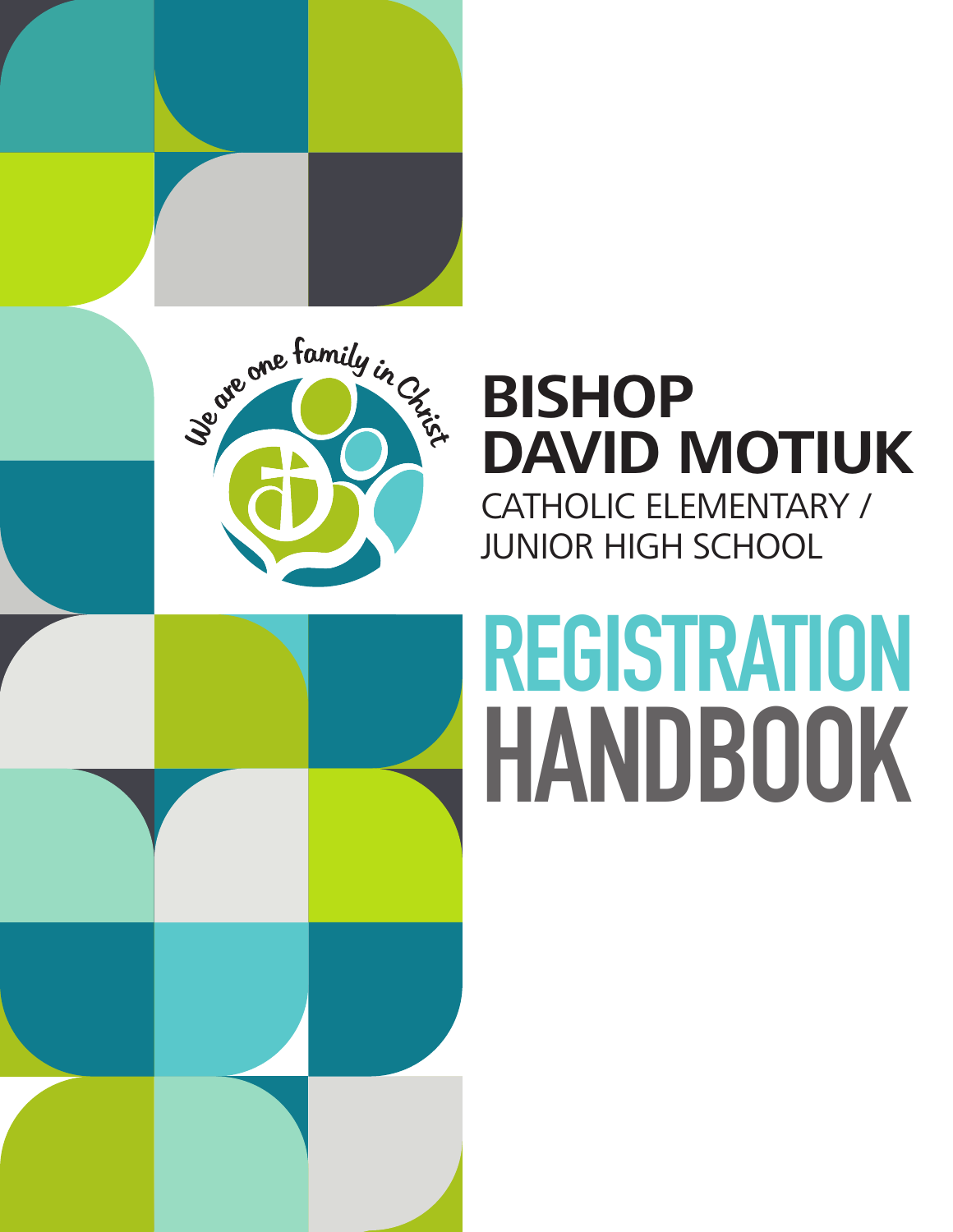

# **REGISTRATION** HANDBOOK

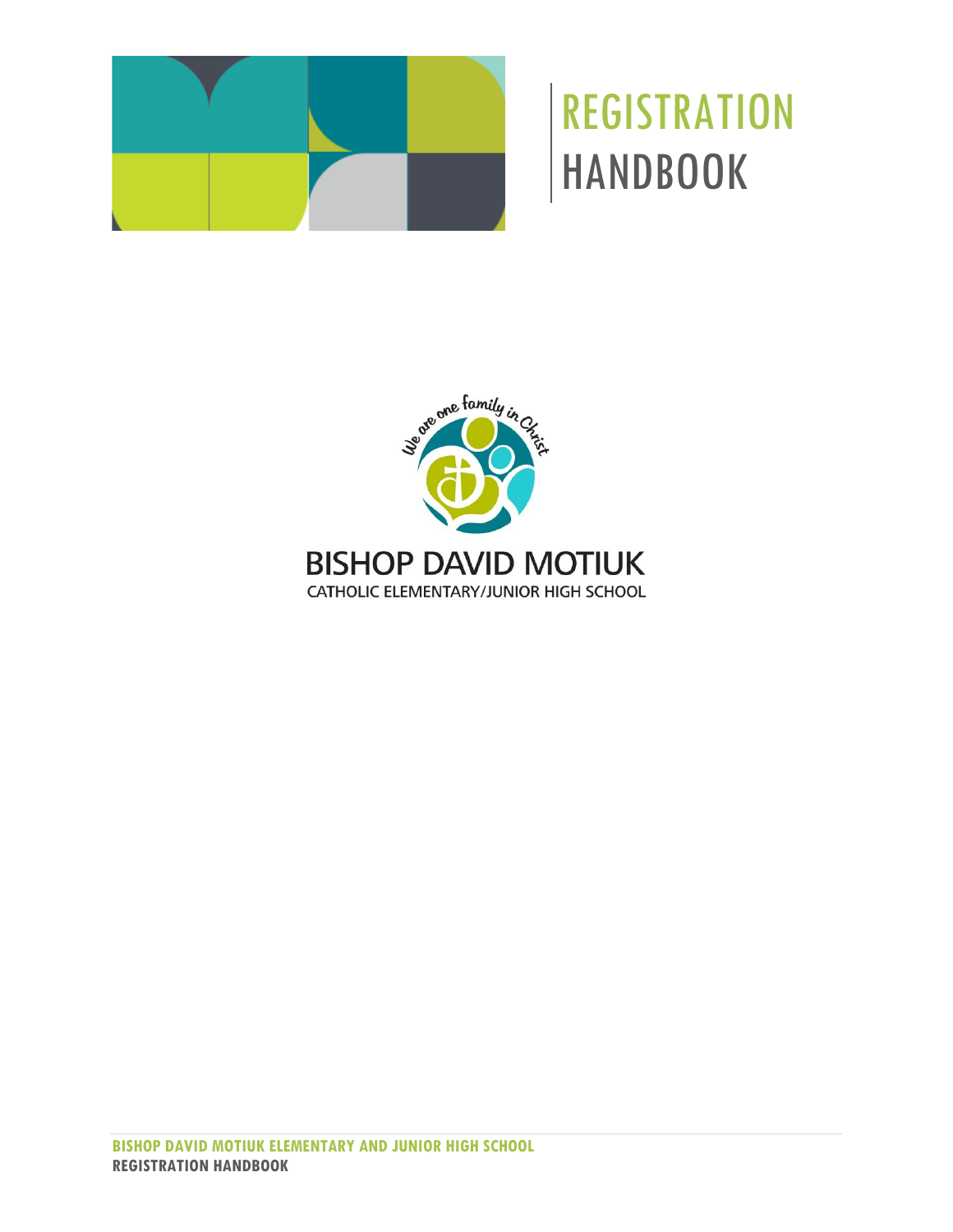

# TABLE OF CONTENTS

| <b>WELCOME TO BISHOP DAVID MOTIUK SCHOOL</b>                                                                   |                |
|----------------------------------------------------------------------------------------------------------------|----------------|
| WELCOME                                                                                                        |                |
|                                                                                                                |                |
|                                                                                                                |                |
|                                                                                                                |                |
|                                                                                                                |                |
|                                                                                                                |                |
|                                                                                                                |                |
| <b>PROGRAMS AT BISHOP DAVID MOTIUK SCHOOL</b>                                                                  | $\mathsf{3}$   |
| INTERNATIONAL BACCALAUREATE (IB) PROGRAMS CONTROLLED AND CONTROLLED AND CONTROLLED ACCOUNTS AND CONTROLLED AND |                |
|                                                                                                                |                |
|                                                                                                                |                |
| CORE INSTRUCTION                                                                                               |                |
| <u>CURRICULUM HANDBOOKS AND CURRICULUM SUMMARIES</u>                                                           |                |
|                                                                                                                |                |
|                                                                                                                |                |
| <b>REGISTRATION INFORMATION</b>                                                                                | $\overline{9}$ |
|                                                                                                                |                |
| <b>SCHOOL FEES AND SUPPLIES</b>                                                                                | 11             |
| <u>SCHOOL AND COURSE FEES</u>                                                                                  |                |
|                                                                                                                |                |
|                                                                                                                |                |
|                                                                                                                |                |
|                                                                                                                |                |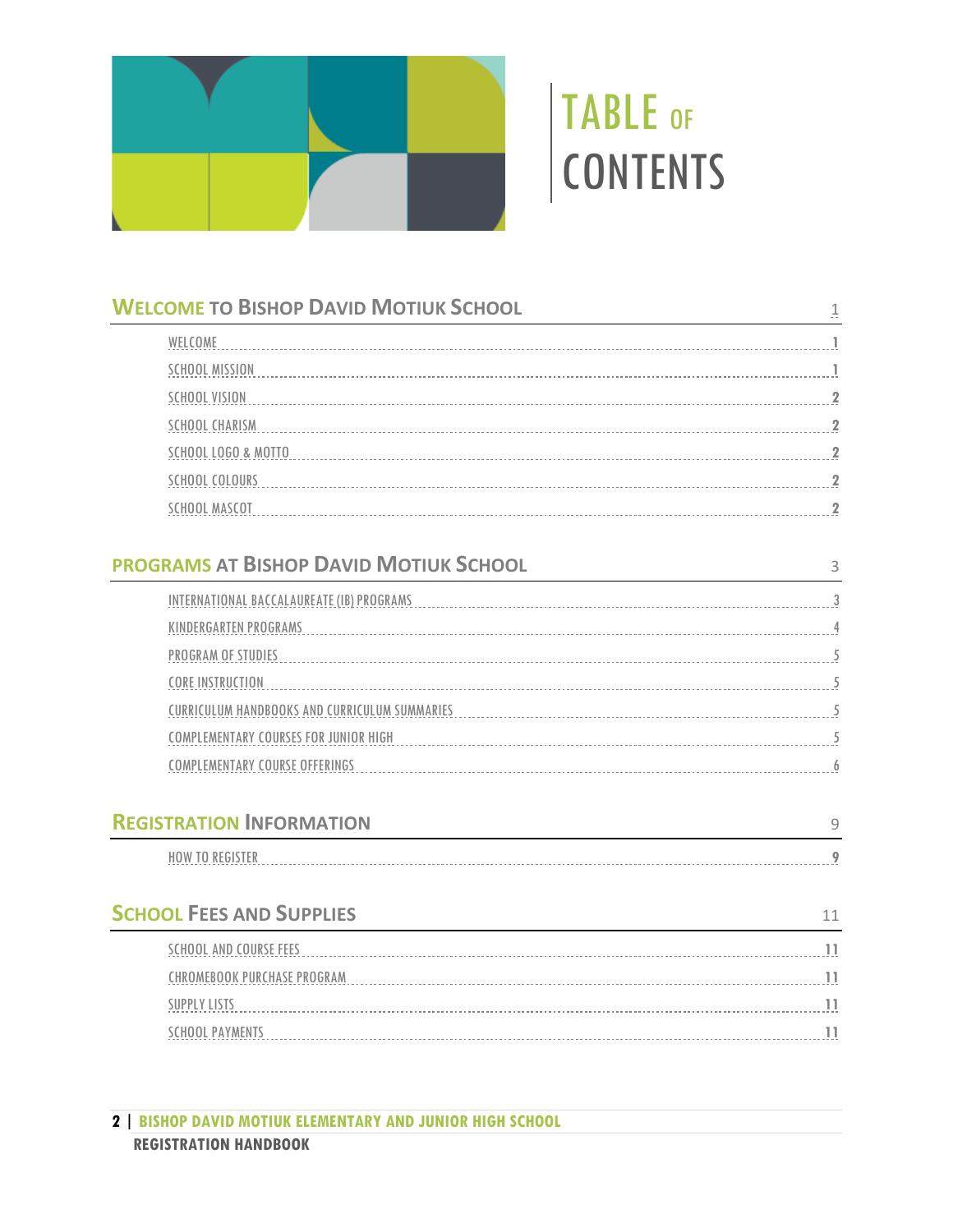

# TABLE OF CONTENTS

| <b>PROCEDURAL INFORMATION</b>              | 12 |  |
|--------------------------------------------|----|--|
| HOMEROOM                                   | 12 |  |
| <b>HOURS OF OPERATION</b>                  | 12 |  |
| COMMUNICATION                              | 13 |  |
| <b>NOON HOUR PROCEDURES</b>                |    |  |
| STUDENT LED CONFERENCES/PROGRESS REPORTS   | 15 |  |
| STUDENT RECOGNITION PROGRAM                | 15 |  |
| TRANSPORTATION                             |    |  |
| <b>ACTIVITIES AT BISHOP DAVID MOTIUK</b>   | 17 |  |
| WHOLE SCHOOL ACTIVITIES                    | 17 |  |
| <b>ELEMENTARY ACTIVITIES</b>               | 17 |  |
| JUNIOR HIGH ACTIVITIES                     | 18 |  |
| <b>SCHOOL POLICIES</b>                     | 19 |  |
| <b>STUDENT CODE OF CONDUCT</b>             | 19 |  |
| <b>ACADEMIC INTEGRITY</b>                  | 28 |  |
| <b>STUDENT OWNED DEVICES</b>               | 30 |  |
| <b>GREAT THINGS AT BISHOP DAVID MOTIUK</b> | 31 |  |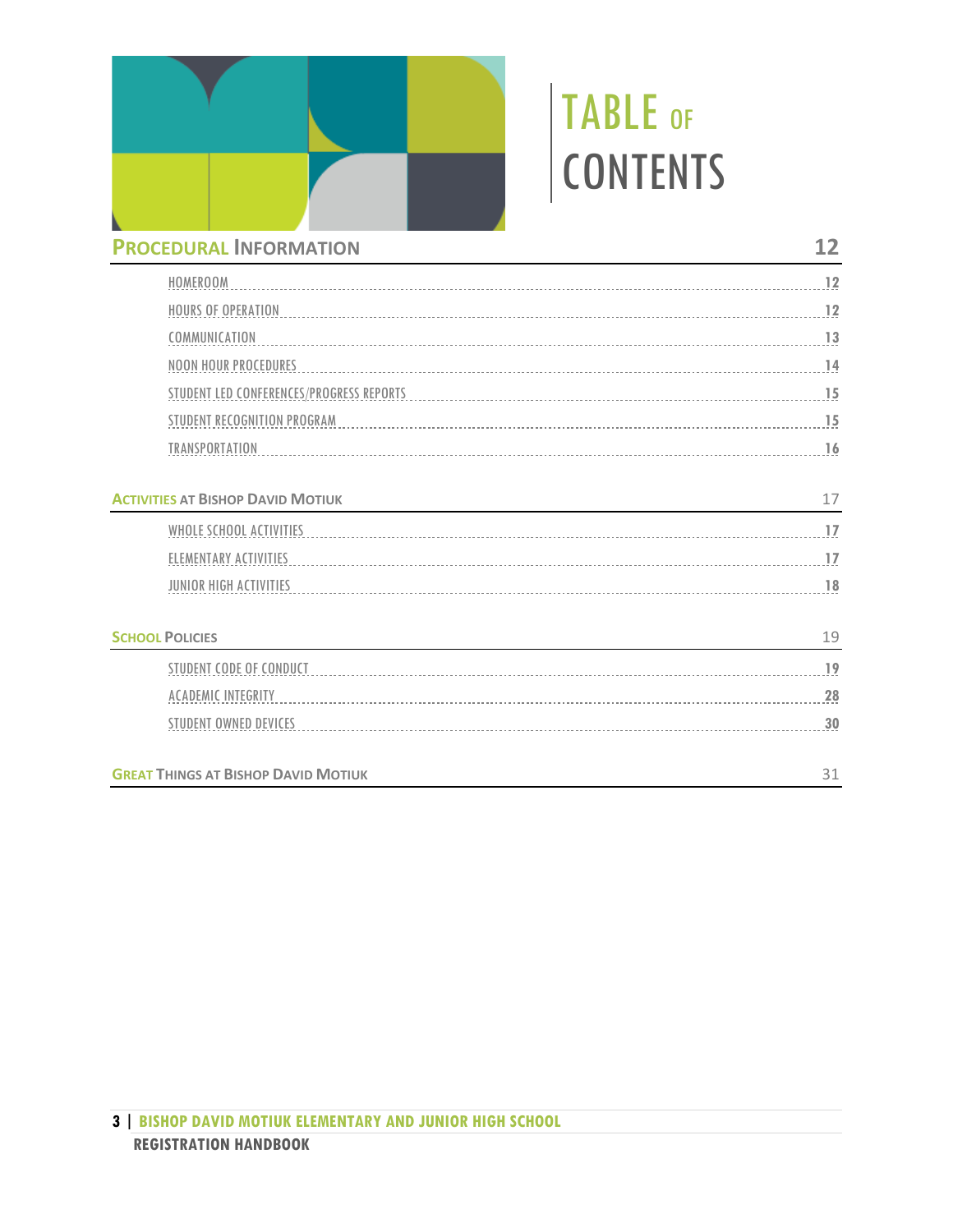

# WELCOME to BISHOP DAVID MOTIUK SCHOOL

# <span id="page-4-1"></span><span id="page-4-0"></span>**WELCOME**

Welcome to the Bishop David Motiuk School community! We hope that the information in this handbook will help to familiarize you with our school.

We provide students with an innovative and vibrant learning environment. Our staff members are carefully chosen for their excellence in teaching, their commitment to Catholic education, their energy, their enthusiasm and their ability to work in an inquiry-based educational program. We are extremely excited about the great things that are happening in our school and we hope you will be too!

Bishop David Motiuk Elementary/Junior High School is an authorized IB World School, offering the International Baccalaureate Primary Years Programme (PYP) for students in kindergarten through grade five and the International Baccalaureate Middle Years Programme (MYP) for students in grades six through nine.

IB World Schools share a common philosophy — a commitment to high-quality, challenging, international education — that we believe is important for our students. In keeping with the philosophy of our IB programs, we work to educate the hearts and minds of our students by offering a rigorous academic program within the context of our Catholic identity. Students in IB programmes develop as internationally-minded, independent thinkers who are committed to success. In keeping with the IB Learner Profile, our students strive to be open-minded, balanced, reflective, principled, knowledgeable and caring learners who are inquirers, thinkers, risk-takers, and communicators.

At Bishop David Motiuk, we strive to maintain close communication with our families in order to serve the needs of our students. We look forward to your presence and contributions in making your child's educational experience at Bishop David Motiuk School productive, rewarding, and memorable.

# <span id="page-4-2"></span>**SCHOOL MISSION**

Informed and inspired by our Catholic faith, the mission of Bishop David Motiuk Catholic Elementary and Junior High School is to help our students grow as good and faithful persons while fostering their development as confident, reflective and capable learners who think critically and consider both local and global perspectives.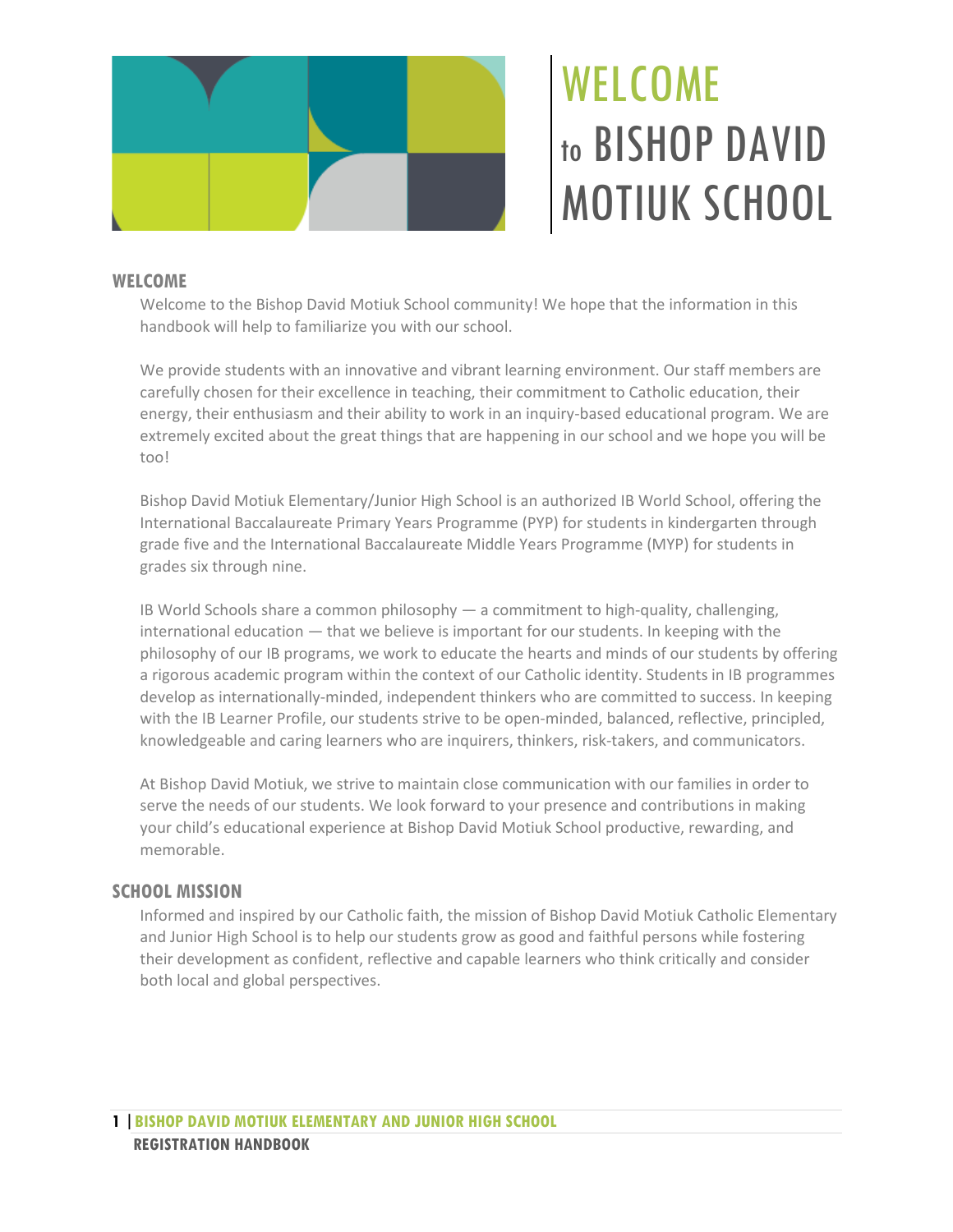

# WELCOME to BISHOP DAVID MOTIUK SCHOOL

# <span id="page-5-0"></span>**SCHOOL VISION**

Bishop David Motiuk Catholic Elementary and Junior High School is a Christ-centered community that invites students to grow together in faith and learning. We celebrate and nurture the gifts and uniqueness of each child in an environment where students develop as thoughtful and independent learners who are well-equipped to deal with the opportunities and challenges that life brings.

# <span id="page-5-1"></span>**SCHOOL CHARISM**

The charism of Bishop David Motiuk Catholic Elementary and Junior High School is to emulate the love and hospitality of Jesus in all that we do. Our charism is inspired by the life of Jesus. We recognize that all persons are created in the image and likeness of God and have an inherent dignity and worth. All persons are welcome and belong in our community of believers. We live the beatitudes and are bearers of the Word of God.

# <span id="page-5-2"></span>**SCHOOL LOGO & MOTTO**



Our logo and motto, "We are one family in Christ," reflects our strong belief that as Catholic and Christian believers, we are indeed one family in Christ. Our logo features a child leaning into the love of an adult – a parent, a teacher, a member of the clergy, a staff member, a caregiver. The adult's body is made up of a stylized heart that has the cross at its center. The cross reminds us that each of us is filled with the love of Christ and we share this love with one another in friendship and trust.

# <span id="page-5-3"></span>**SCHOOL COLOURS**

The Bishop David Motiuk School colours are blue and green. Blue is the colour of royalty and nobility. In our Christian tradition, blue has been a colour associated with Mary, the Mother of God. The colour blue is also life giving in that it is the colour of the sky and of water, which nourishes and sustains us on our life's journey. Green is the colour of growth and represents the way we grow together in love and learning.

# <span id="page-5-4"></span>**SCHOOL MASCOT**



Our school mascot and team name was designed and voted on by students. We are the Wolf Pack!

The wolf pack emphasizes our close ties and our loyalty to one another as well as our willingness to defend our turf - or our sports titles!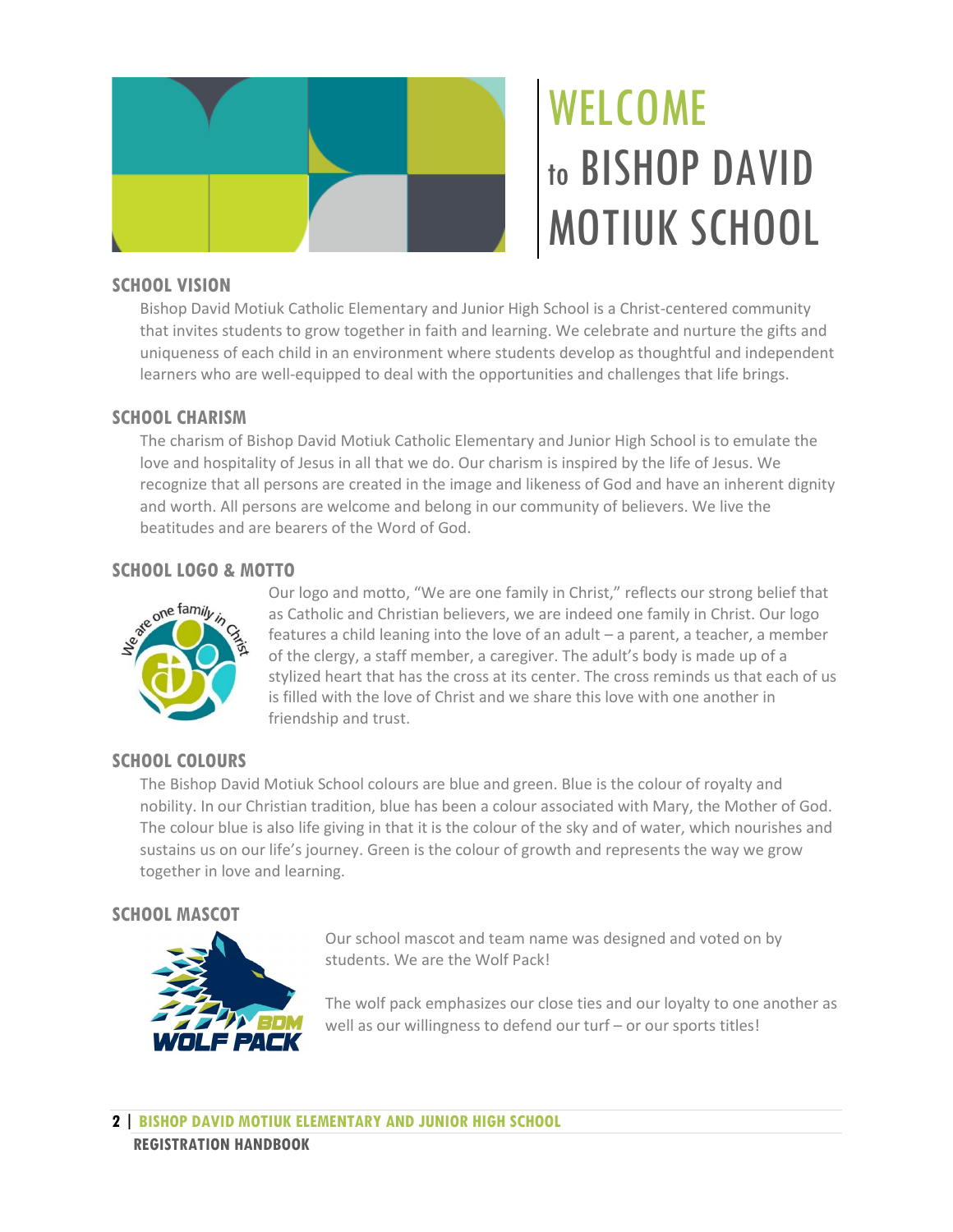

# <span id="page-6-1"></span><span id="page-6-0"></span>**INTERNATIONAL BACCALAUREATE (IB) PROGRAMS**



The International Baccalaureate (IB) is recognized throughout the world for its excellence in international education. Bishop David Motiuk is an accredited IB World School, offering the Primary Years Program to students in kindergarten through grade five and the Middle Years Program to students in grades six through nine. Grade 9 students who meet entrance requirements may wish to enroll in the IB Diploma Programme at Archbishop MacDonald for High School.

The IB holds its member schools to very high standards. Teachers in IB schools must take part in IBrecognized training and IB schools take part in a rigorous self-study followed by an evaluation visit from the IB every five years. This ensures the quality and integrity of the programmes offered by member schools is always top-notch. The IB General Regulations for the PYP and MYP, along with key findings from research for each programme are posted on our school website[: IB Programmes.](https://www.ecsd.net/1967/page/2581/ib-programmes)

Please visit our IB Coordinators' **Bitmoji Classroom** for additional information about IB programmes (requires a Google account).

For further information about the IB and its programmes please visit [http://www.ibo.org](http://www.ibo.org/)

# **THE IB MISSION STATEMENT**

*The International Baccalaureate aims to develop inquiring, knowledgeable and caring young people who help to create a better and more peaceful world through intercultural understanding and respect.*

*To this end, IB works with schools, governments and international organizations to develop challenging programs of international education and rigorous assessment.*

*These programs encourage students across the world to become active, compassionate and lifelong learners who understand that other people and their differences can also be right. November 2002*

# **IB LEARNER PROFILE**

The IB Learner Profile is common to all IB programmes (Primary, Middle Years and Diploma and Career Related). It is the IB Mission in action. IB Learners strive to be knowledgeable, principled open-minded, caring, balanced and reflective persons who are also inquirers, thinkers, communicators and risk-takers.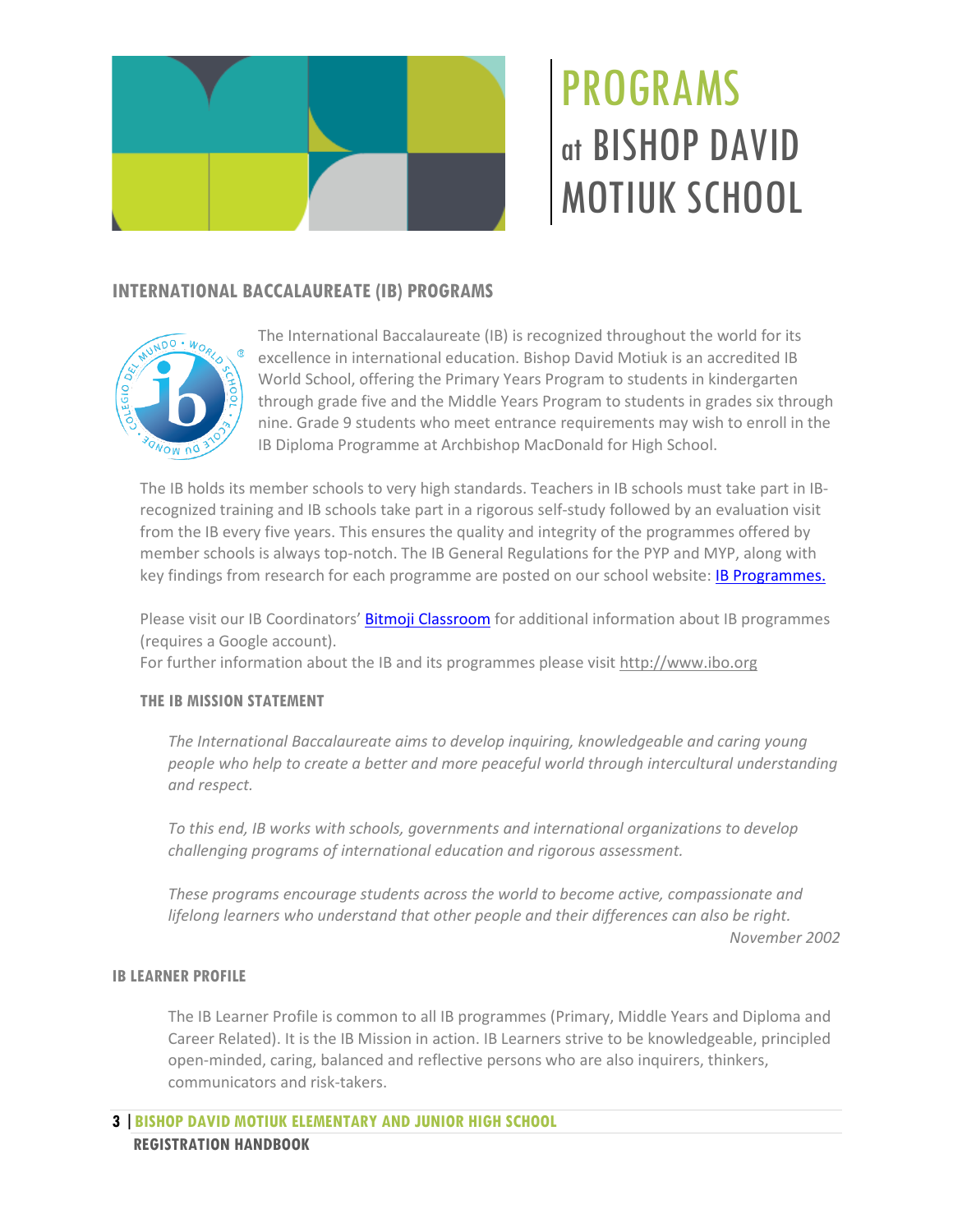

A detailed explanation of the [IB Learner Profile](https://www.ibo.org/contentassets/fd82f70643ef4086b7d3f292cc214962/learner-profile-en.pdf) is available online.

# **IB CONTINUUM**

The IB offers four programmes that form a continuum of international education for students 3 – 19 years of age:

- The Primary Years Programme (3 12 years of age)
- The Middle Years Programme  $(11 16$  years of age)
- The Diploma Programme  $(16 19)$  years of age)
- The Career-related Programme (16 19 years of age)

Students in kindergarten through grade five at Bishop David Motiuk take part in the Primary Years Programme. Students in grades six through nine take part in the Middle Years Programme. For high school, students may register for the IB Diploma Programme at either Archbishop MacDonald or Holy Trinity.

Detailed information about the IB Continuum, along with an overview of each of the IB programmes is available online: [The IB Continuum of International Education.](https://www.ibo.org/globalassets/digital-tookit/brochures/ib-continuum-brochure-en.pdf)

# <span id="page-7-0"></span>**KINDERGARTEN PROGRAM**

Bishop David Motiuk is pleased to offer half day kindergarten programming. Morning or afternoon classes are available.

Kindergarten programming at Bishop David Motiuk is inquiry-based and provides students with the opportunity to learn in a reggio-inspired environment. Kindergarten programs offer the following for students:

- Certified Teacher
- Learning through play
- Integration of the fine arts
- Rich oral language opportunities
- Faith based instruction
- Inclusive learning spaces
- Access to a Multi-Disciplinary Team that includes: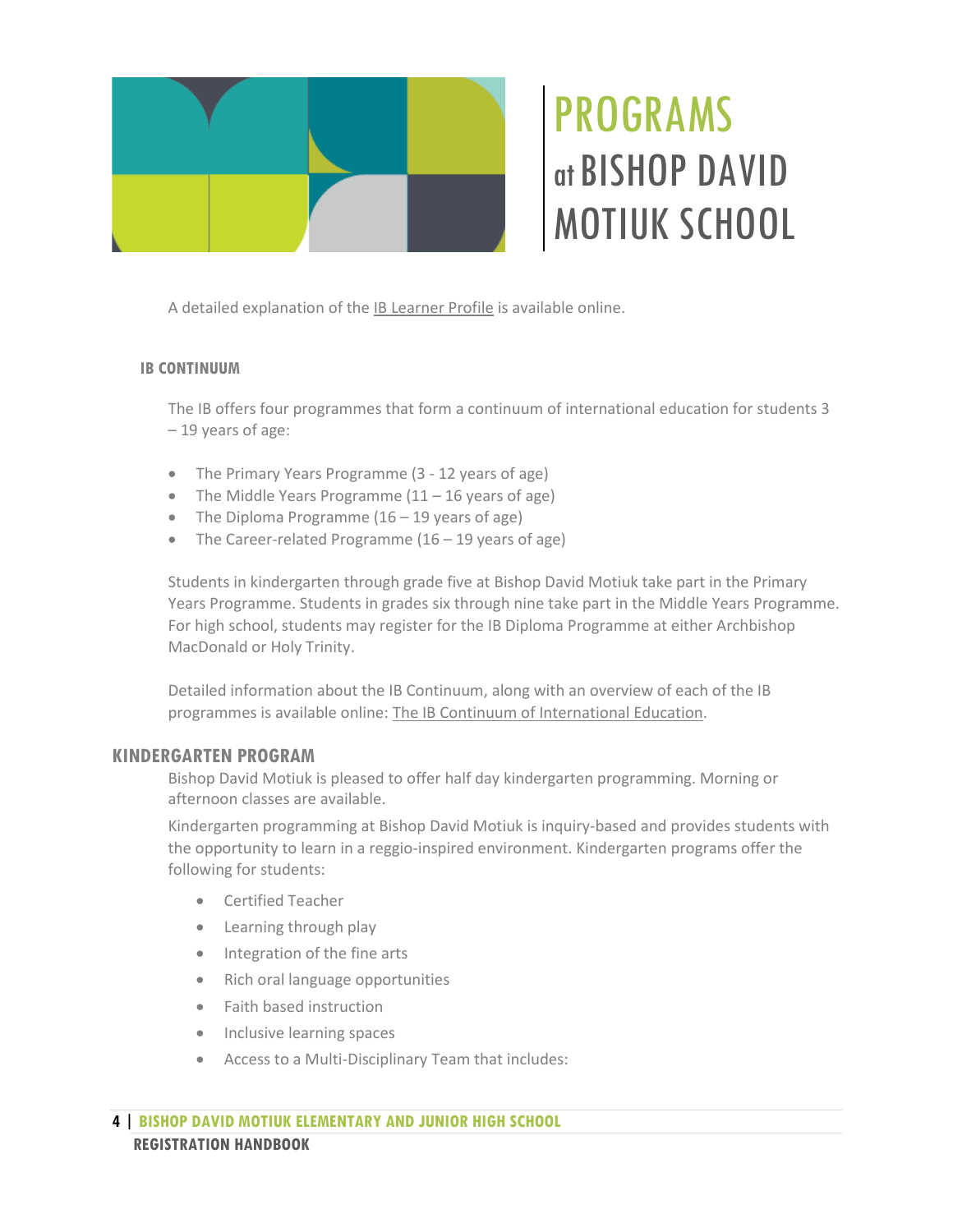

- Early Learning Consultant
- Speech-Language Pathologist
- Occupational Therapist
- Emotional Behaviour Specialist
- Family School Liaison Worker

- Physical Therapist
- Adapted Physical Education Specialist
- Registered Psychologist
- Multi-Cultural Animator
- Fine Art Specialist
- Language Interpreters

# <span id="page-8-0"></span>**PROGRAM OF STUDIES**

Students follow the Alberta Education Program of Studies in all grades and subject areas.

# <span id="page-8-1"></span>**CORE INSTRUCTION**

Core instruction includes the following subjects: Religion, Language Arts, Mathematics, Social Studies, Science, Physical Education, and Health. At Bishop David Motiuk, French is required and is considered a core subject as well.

In elementary grades, art and music are required subjects.

# <span id="page-8-2"></span>**CURRICULUM HANDBOOKS AND CURRICULUM SUMMARIES**

Curriculum summaries, which include information about content taught in each grade and subject area, are available on the Alberta Education website:

<http://www.learnalberta.ca/content/mychildslearning/index.html>

# <span id="page-8-3"></span>**COMPLEMENTARY COURSES FOR JUNIOR HIGH**

Students in junior high school enjoy having some choice in terms of the complementary courses they take. Complementary courses offered at Bishop David Motiuk School include courses in Fine and Performing Arts and Career and Technology Foundations (CTF).

As a requirement of IB programming and in order to ensure that our students have a complete and balanced educational program, all students are required to study a second language (French as a Second Language) and to enroll in courses from both the fine arts and CTF streams.

At Bishop David Motiuk, instrumental music and French as a Second Language are full year courses. All other complementary courses are offered in semesters that correspond with reporting periods. This provides students with a choice in their elective courses.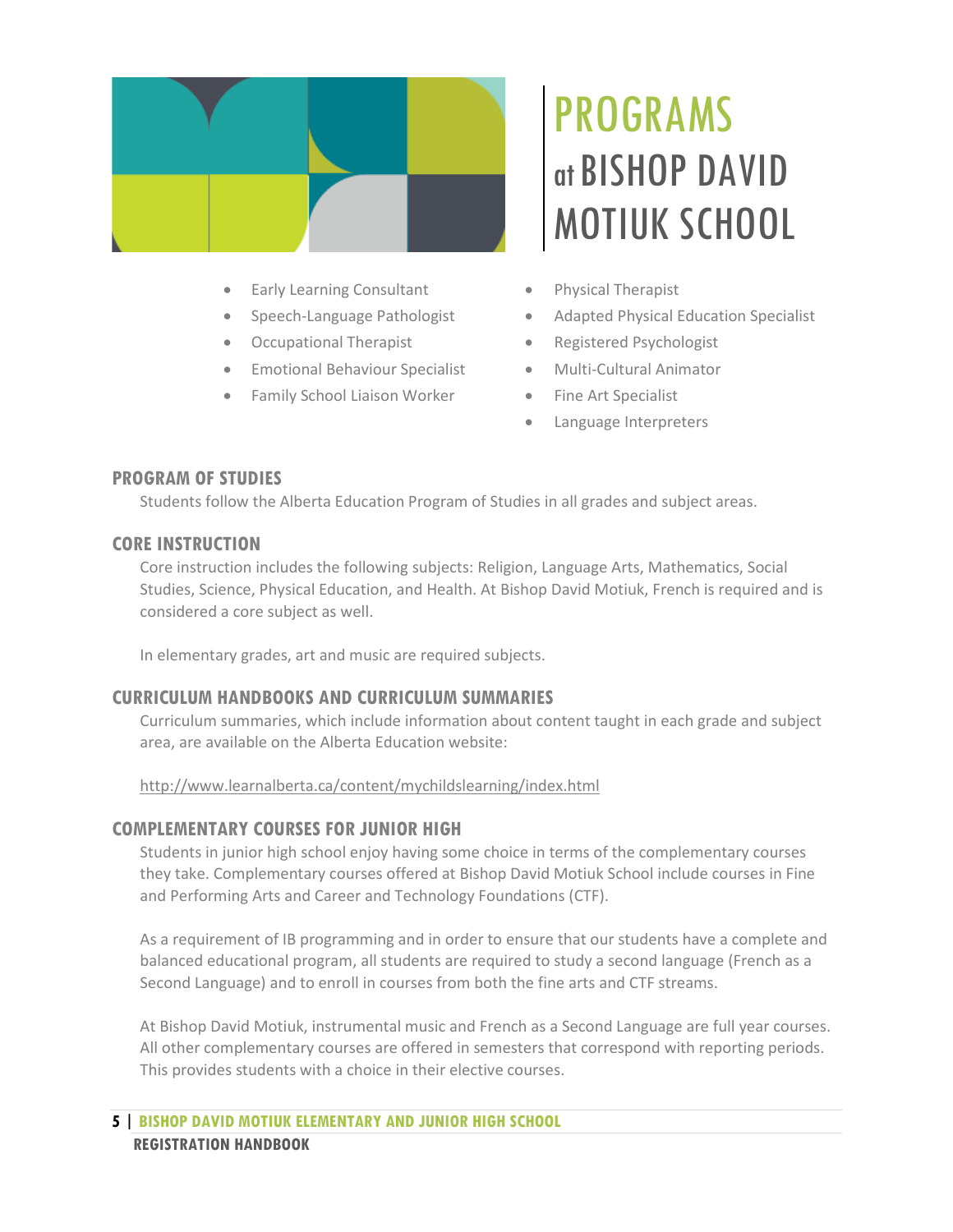

Descriptions of complementary courses that could be offered in the next school year are listed below. Courses are offered based on demand, so only those courses in high demand will be offered in a given year. If a great many students requested art as a complementary course, for example, it would be offered and we might even add additional classes in order to meet the demand. Conversely, if very few students wanted to take a particular course, we would not offer it in a given year.

# <span id="page-9-0"></span>**COMPLEMENTARY COURSE OFFERINGS**

# **FINE AND PERFORMING ARTS**

# **INSTRUMENTAL MUSIC**

Instrumental Music is a three-year program. It is not necessary to have an extensive musical background to register in music. The classes consist of instruction in instrument playing, theory, and history of music. Extracurricular opportunities such as ensembles, composing, and computer-assisted music and choir are also available. Regular practice at home is expected, as this will enhance proficiency. Music students are charged for instrument rentals and the purchase of a mouthpiece. Certain instruments may require accessories (reeds, etc.) that are necessary for its performance.

# **DRAMA**

The primary objectives for dramatic studies are to enhance student confidence and imagination through active expression. Students explore various forms of drama through simple games and exercises and are introduced to elements such as improvisational theater, stage plays, characterization, comedy-theater, and staging.

# **ART**

Students will learn the basic composition of art and use the elements and principles of art (line, color, value, space, shape, texture, form, pattern, unity, variety, emphasis, proportion, rhythm and movement and balance) to express themselves in their artwork. Appreciation of various art forms and techniques of art criticism will also be studied.

# **FILM STUDIES**

The film studies course encourages students to become thoughtful and critical viewers. Students explore various film media and examine their impact on personal, community, national and international interests.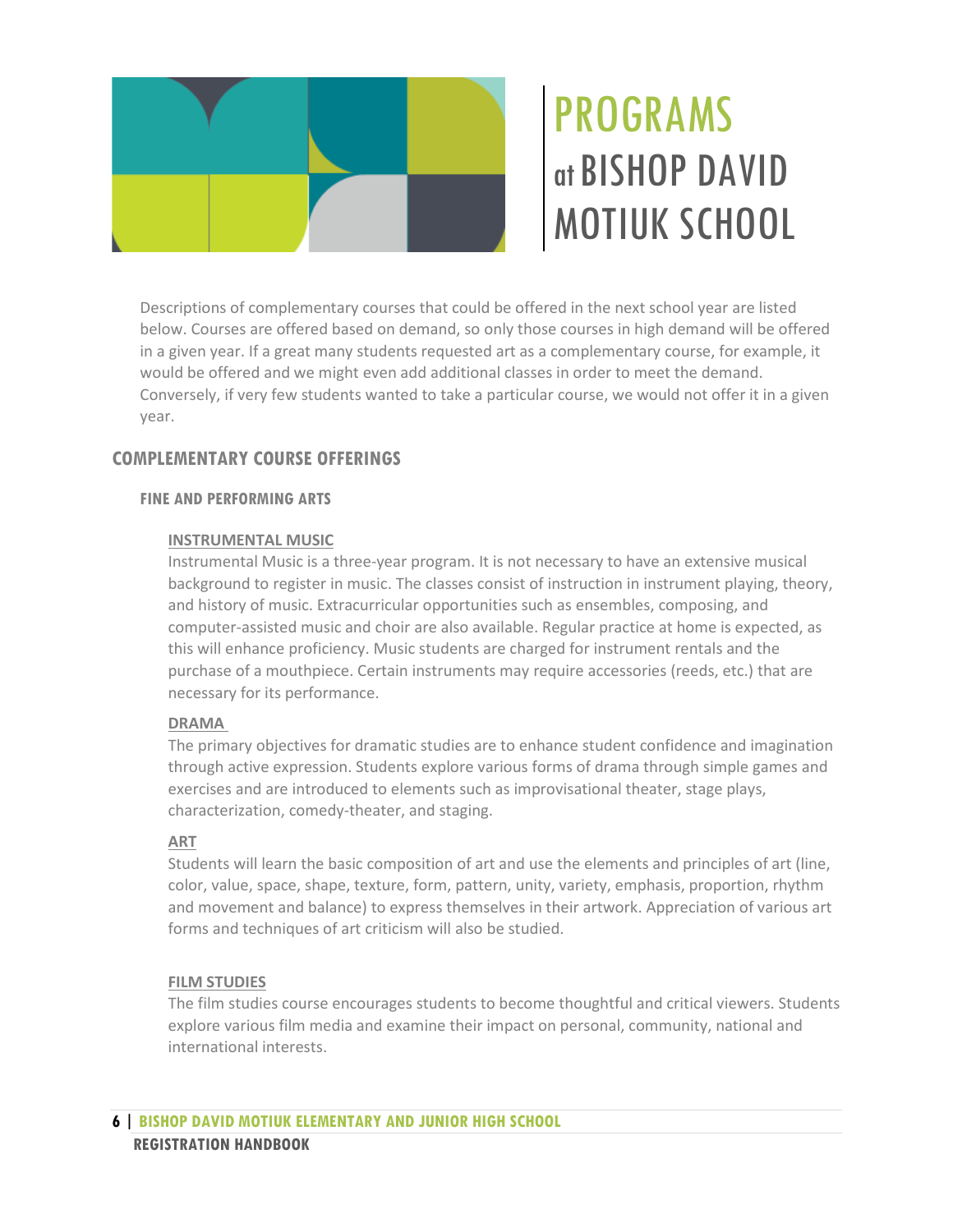

# **CAREER AND TECHNOLOGY FOUNDATIONS**

As a part of our complementary program, career and technology foundations provides students with opportunities to acquire competencies that can be applied now and in the future as they make the transition into adult roles in the family, community, workplace, and/or further education.

Studies in CTF help students to:

- Develop skills that can be applied in their daily lives, now and in the future
- Refine career-planning skills
- Develop technology-related skills
- Enhance employability skills
- Apply and reinforce learning developed in other subject areas.

### **ROBOTICS**

Students apply the fundamentals of robotics systems and basic robotics functions.

### **MEDIA**

Students learn about the fundamental elements and principles of design for various media – print, video, photography, etc.

### **CTF: CONSTRUCTION**

Modules that could be offered:

### **BASIC TOOLS AND MATERIALS**

Students develop basic hand tool and production skills to transform, safely, common building materials into useful products.

### **SOLID STOCK CONSTRUCTION**

Students develop basic hand and power tool skills to build a product made from solid wood.

### **FABRICATION TOOLS & MATERIALS**

Students develop knowledge and skills in the use of basic hand tools and materials used in fabrication processes, and safely transform common metals into useful products.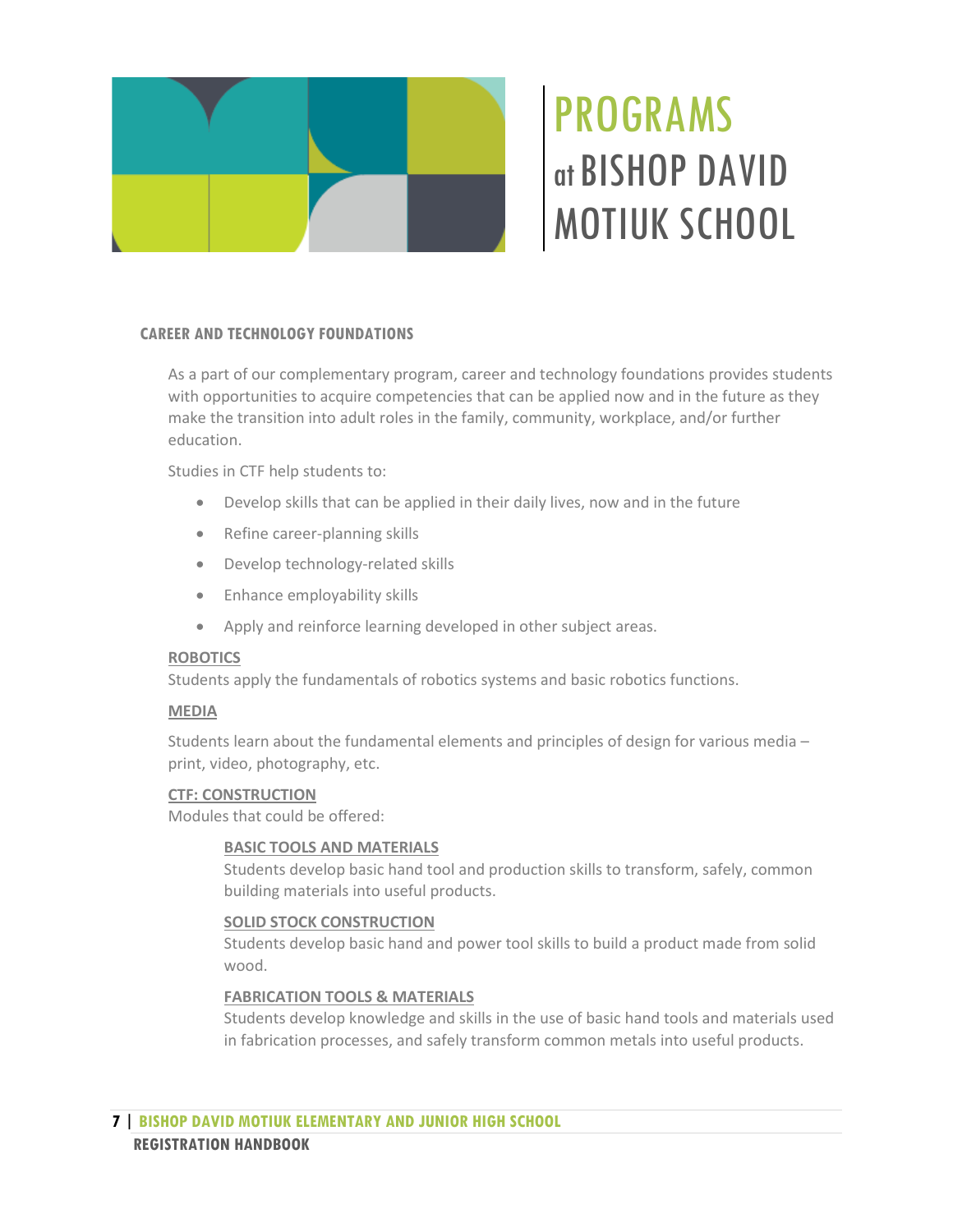

# **FOODS**

Foods modules help students to develop management skills in the selecting, preparing and servicing of food, and assess the impact these decisions might have on the global community.

Food modules that could be offered:

# **FOOD BASICS (Prerequisite for all Foods modules)**

Students learn to make wise food choices and to understand recipes, equipment, care in handling food, and the importance of safe and efficient work habits.

### **FOOD & NUTRITION BASICS**

Students learn which foods are crucial to wellness, how such foods affect current performance and future health, and discover how to choose and prepare nutritious, tasty foods.

# **CANADIAN HERITAGE FOODS**

Students become aware of how food in Canada today reflects the country's history and origins by examining food patterns and customs, and by analyzing and preparing ethnic foods.

# **CONTEMPORARY BAKING**

Students develop and demonstrate an understanding of traditional and contemporary baking focusing on basic measuring techniques, preparation methods, role of ingredients and the proper use of equipment for baked goods.

### **SNACKS & APPETIZERS**

Students apply the importance of snacking to the way we eat by making nutritious, as well as delicious, snacks and appetizers.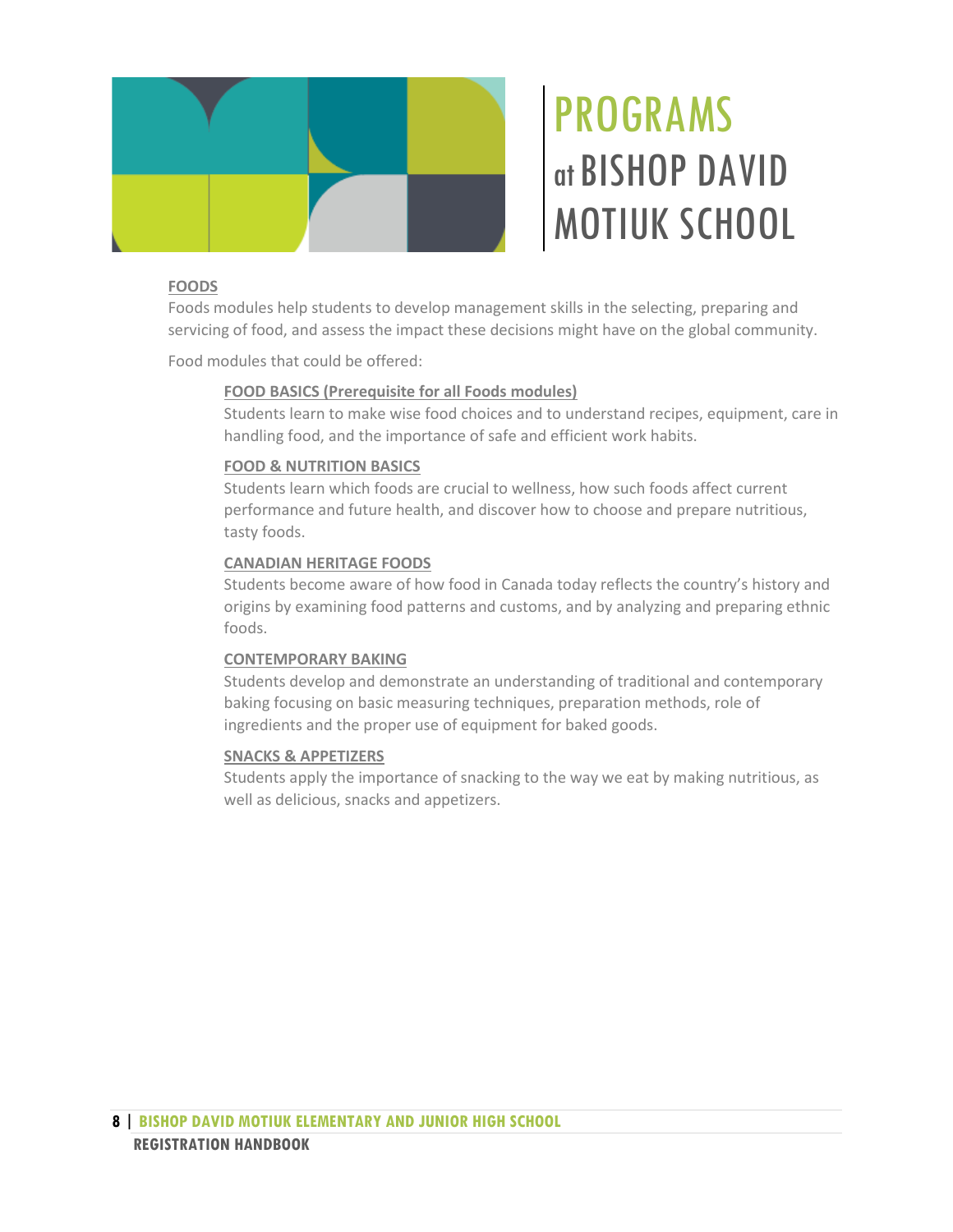

# **REGISTRATION** INFORMATION

# <span id="page-12-1"></span><span id="page-12-0"></span>**HOW TO REGISTER**

We welcome new students to our school and we are currently accepting registrations for the 2022- 2023 school year in kindergarten through grade nine. Provided we have space and resources available, resident (Catholic) and non-resident students may register at Bishop David Motiuk.

# **NEW REGISTRATION APPLICATIONS FOR KINDERGARTEN THROUGH GRADE NINE**

Registrations for students who are new to Edmonton Catholic Schools are done online. To register, please visit our divisio[n Register Online Today](https://www.ecsd.net/page/1270/register-online-today) page. The principal will review new applications to determine eligibility and will contact families regarding applications.

Online registration applications are not considered complete until we have received all required documents. These include:

- ECSD Registration Form
- Birth certificate
- Baptismal certificate (for sacramental preparation, if applicable )
- Landed immigrant certificate (if applicable)
- Copy of current report card
- Proof of address
- Complementary course form (online JH only)

Please note: students registering for kindergarten must be 5 years of age by December 31 of their kindergarten year.

### **STUDENTS TRANSFERRING FROM ANOTHER ECSD SCHOOL**

Parents of students currently enrolled in Edmonton Catholic Schools who wish to transfer to Bishop David Motiuk are not required to complete registration applications. Upon acceptance at Bishop David Motiuk, files will be transferred from their current school. All parents are asked to declare which school they intend to register in for the upcoming school year using an Intention Icon in PowerSchool. This process will take less than a minute. The intention screen will:

- 1. Identify the current school the student is in.
- 2. Identify the student's designated school for next year.
- 3. Ask the user if they intend on going to their designated school (Yes or No)
- 4. If the user selects NO, then it will ask them to identify which school they plan on going to from a drop down menu.
- 5. Submit

**9 |BISHOP DAVID MOTIUK ELEMENTARY AND JUNIOR HIGH SCHOOL REGISTRATION HANDBOOK**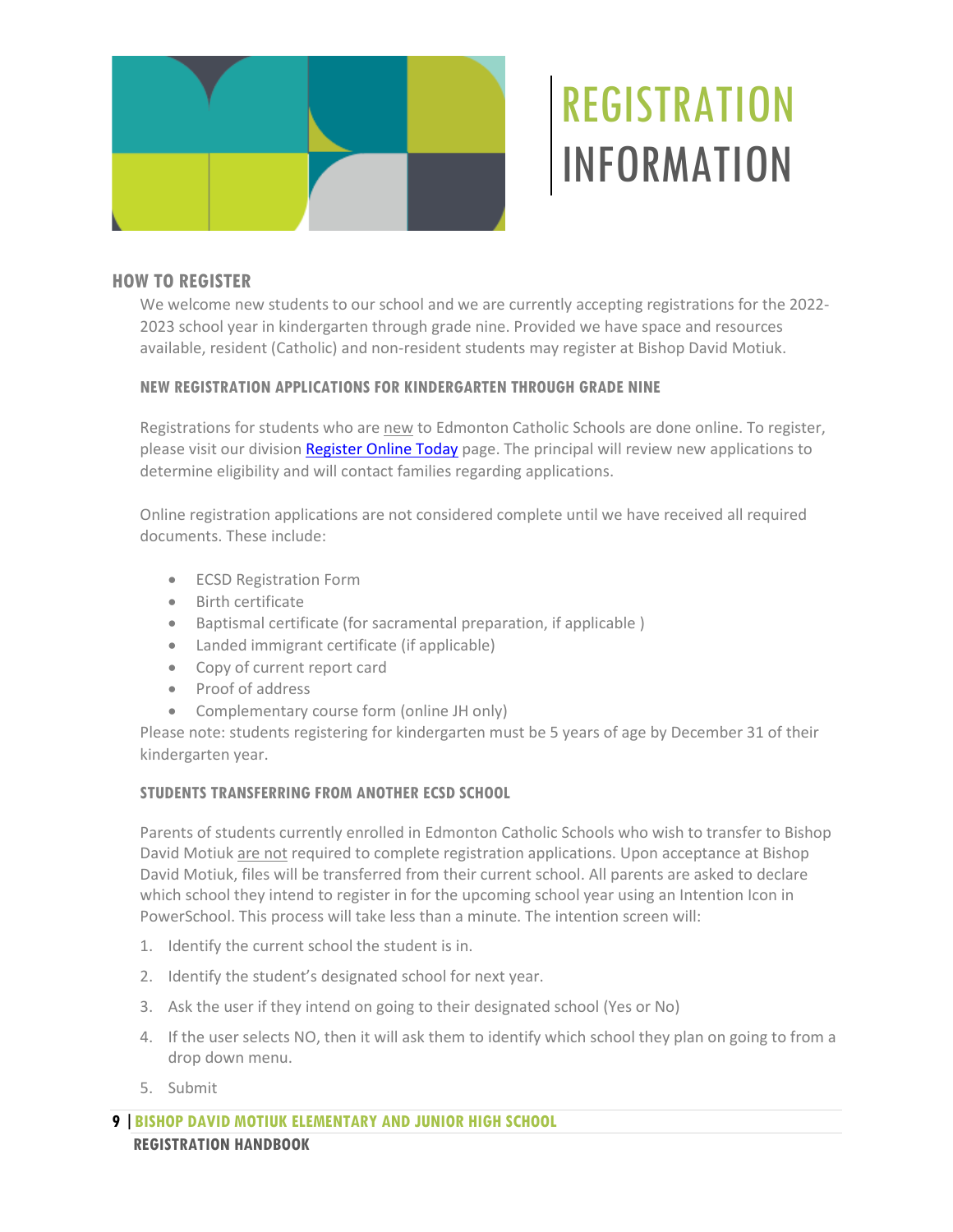

# REGISTRATION INFORMATION

**As per ECSD administrative procedures, registrations and transfers are accepted in the order below:** 

- 1. Resident (Catholic) students within the Bishop David Motiuk boundary area (west of the Anthony Henday Drive, between Whitemud Drive and Stony Plain Road, including the neighbourhoods of Rosenthal, Breckenridge Greens, Potter Greens, Suder Greens, Lewis Farms Industrial, Stewart Greens and Webber Greens. To verify that an address is within our boundary area, simply type it into the Online Map feature on our district website: **Locate a [School](https://www.ecsd.net/page/6833/locate-a-school)**
- 2. Resident (Catholic) students residing outside the Bishop David Motiuk boundary area
- 3. Non-resident students residing within the boundary area
- 4. Non-resident students residing outside the boundary area

Registrations are confirmed by email once all required documents have been received.

Information regarding August pre-registration procedures and the first day of school will be communicated upon acceptance to Bishop David Motiuk School.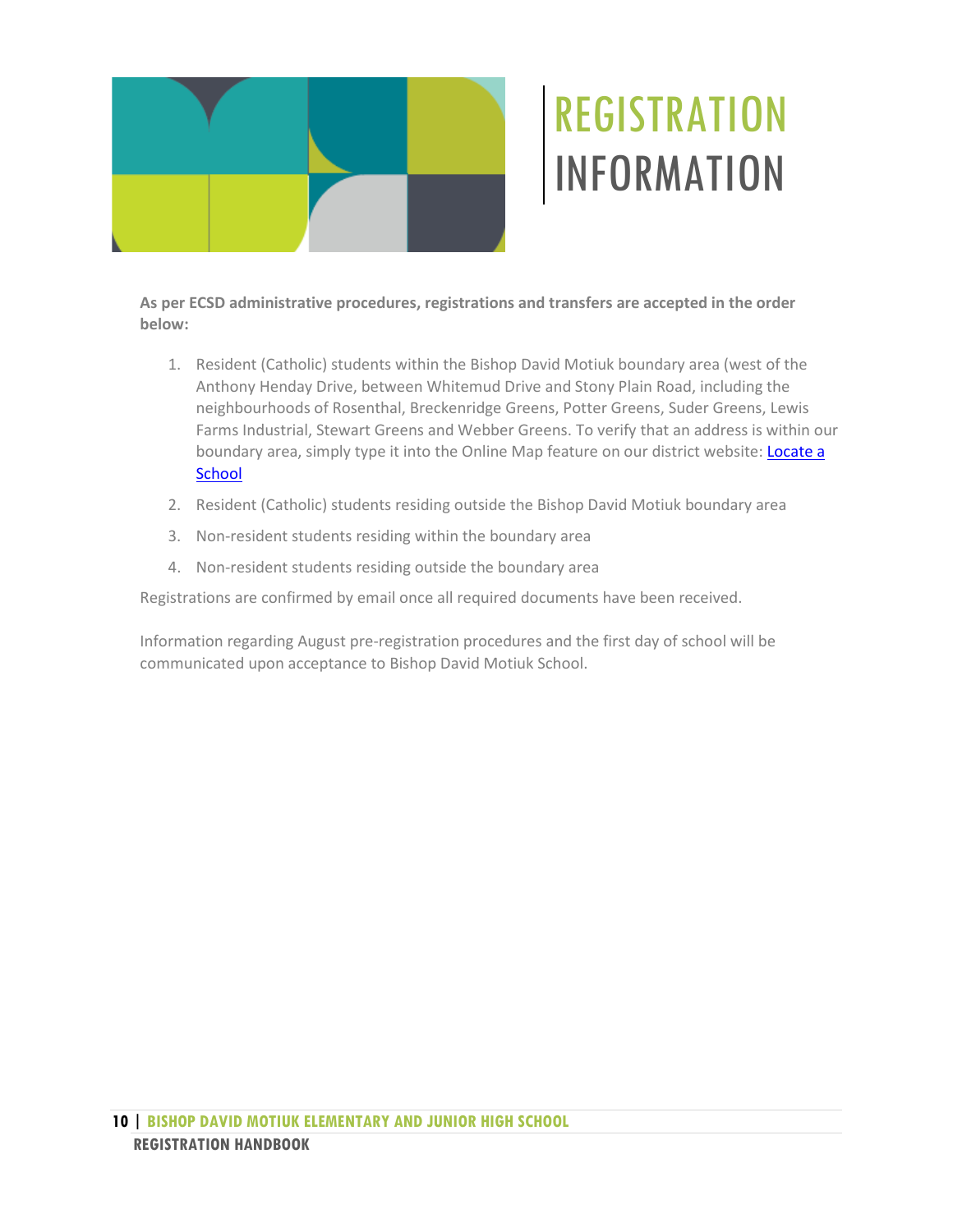

# **SCHOOL** FEES and SUPPLIES

# <span id="page-14-1"></span><span id="page-14-0"></span>**SCHOOL AND COURSE FEES**

Information regarding school and complementary course fees is posted to our school website. Please visit ou[r School Fees](https://www.ecsd.net/1967/page/2578/school-fees) page in May of each year for current school fee information.

# <span id="page-14-2"></span>**CHROMEBOOK PURCHASE PROGRAM**

It is highly recommended that students in grades four through nine purchase Chromebooks. Most school work is done on Chromebooks and student textbooks and resources are accessed using the Chromebook as well.

Edmonton Catholic Schools offers a Chromebook Parent Purchase Program through Compugen. Chromebooks purchased through this program include a 3 year warranty with accidental damage coverage and come pre-loaded with all required software. Chromebooks are purchased by parents online. Information about the **Student Chromebook Purchase Program** is posted to our website.

Parents may choose to purchase Chromebooks through the Parent Purchase Program or through local stores.

Note: Currently, all students in grades 4-9 have a Chromebook or comparable personal device to use in class.

# <span id="page-14-3"></span>**SUPPLY LISTS**

[Supply Lists](https://www.ecsd.net/schools/1967/school_information/Pages/Supply-Lists.aspx) for the upcoming school year are posted to our website in April of each school year. Supplies may be purchased through local stores or ordered online through School Start. Information about School Start will be posted on our website.

# <span id="page-14-4"></span>**SCHOOL PAYMENTS**

Payments for bus passes, school fees, and other school-related activities such as field trips are made online through PowerSchool. Payments may be made using debit, Visa or MasterCard. Payments may also be made at our school office. Unfortunately, we are not able to accept cash or cheques.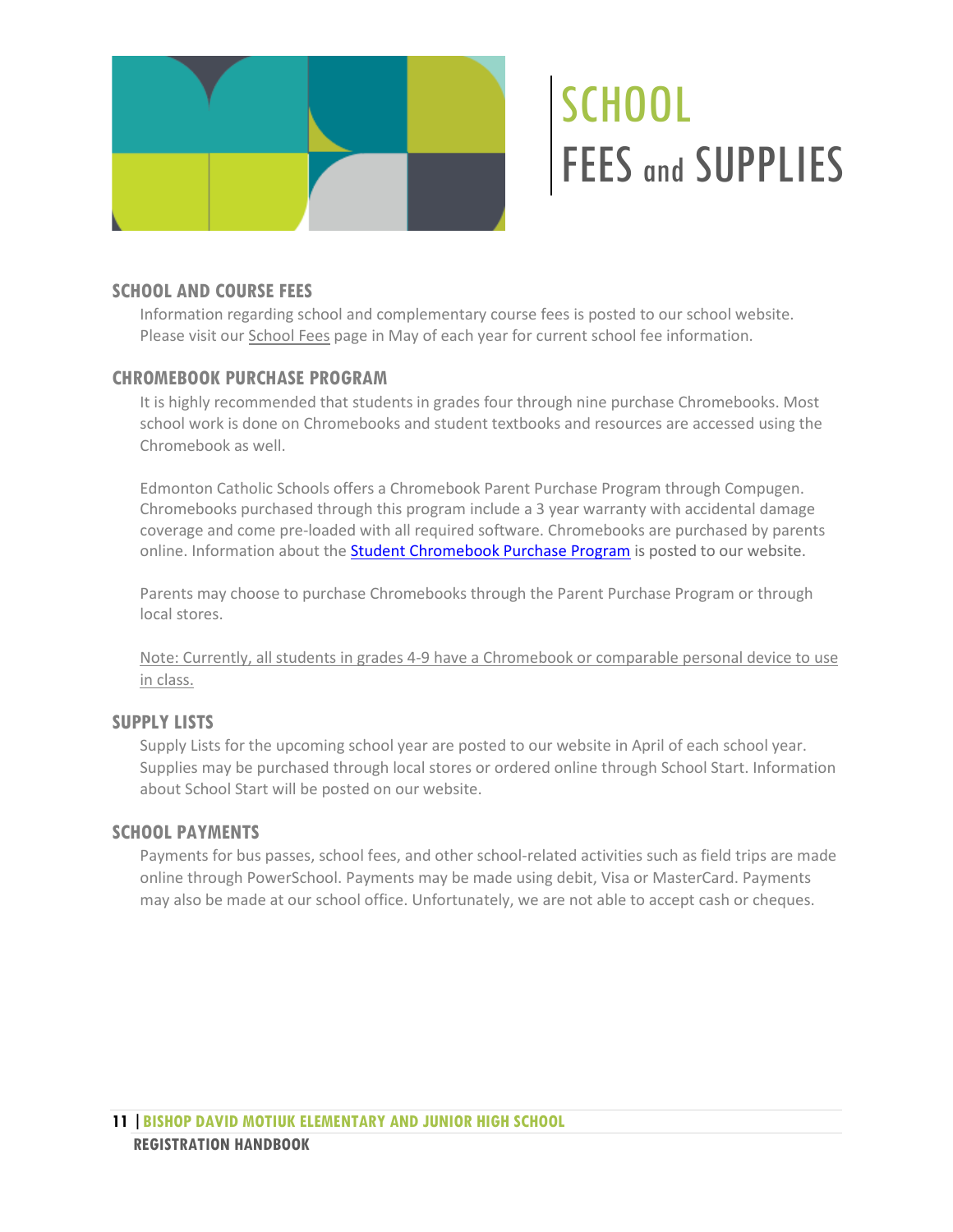

# <span id="page-15-1"></span><span id="page-15-0"></span>**HOMEROOM**

Each student is assigned to a homeroom teacher. Elementary students remain with homeroom teachers for most of the school day. Grade six students are part of the IB Middle Years Programme. Consequently, they follow the junior high timetable, although they do not have elective courses. Having our grade six students follow the junior high timetable allows us to provide specialist teachers in core subject areas such as language arts and mathematics. Junior high students begin the morning in their Block 1 class, where attendance is taken and recorded. In junior high, attendance is taken in each class. Junior high students are assigned a homeroom. The homeroom teacher takes a special interest in his or her students and helps to build a feeling of community and understanding within the class.

# <span id="page-15-2"></span>**HOURS OF OPERATION**

### **KINDERGARTEN**

**KINDERGARTEN (No instruction on Thursdays)** Half Day AM 8:40 AM – 11:39 AM Half Day PM 12:13 PM – 3:12 PM

Note: Kindergarten students in both AM and PM classes will have occasional full day field trips over the course of the school year. On full days, there will be no transportation **after** school for morning classes and no transportation **to** school for afternoon classes.

### **GRADES 1 – 5**

| GRADES $1 - 5$<br>Monday, Tuesday, Wednesday, Friday |                    | Grades $1 - 5$<br>Thursday |                    |  |
|------------------------------------------------------|--------------------|----------------------------|--------------------|--|
| Registration                                         | $8:40$ AM*         | Registration               | 8:40 AM            |  |
| Instruction                                          | $8:45 - 10:15$ AM  | Instruction                | $8:45 - 10:15$ AM  |  |
| Recess                                               | $10:15 - 10:30$ AM | Recess                     | $10:15 - 10:30$ AM |  |
| Instruction                                          | $10:30 - 12:00$ PM | Instruction                | $10:30 - 12:15$ PM |  |
| Lunch                                                | 12:00 PM -12:40 PM |                            |                    |  |
|                                                      |                    |                            |                    |  |

Instruction 12:40 – 3:12 PM

\*The outside bell rings at 8:40 AM. At this time, students are asked to line up in homeroom groupings and wait for their teacher to escort them into the building.

\*Afternoon instruction includes a 5 minute health break.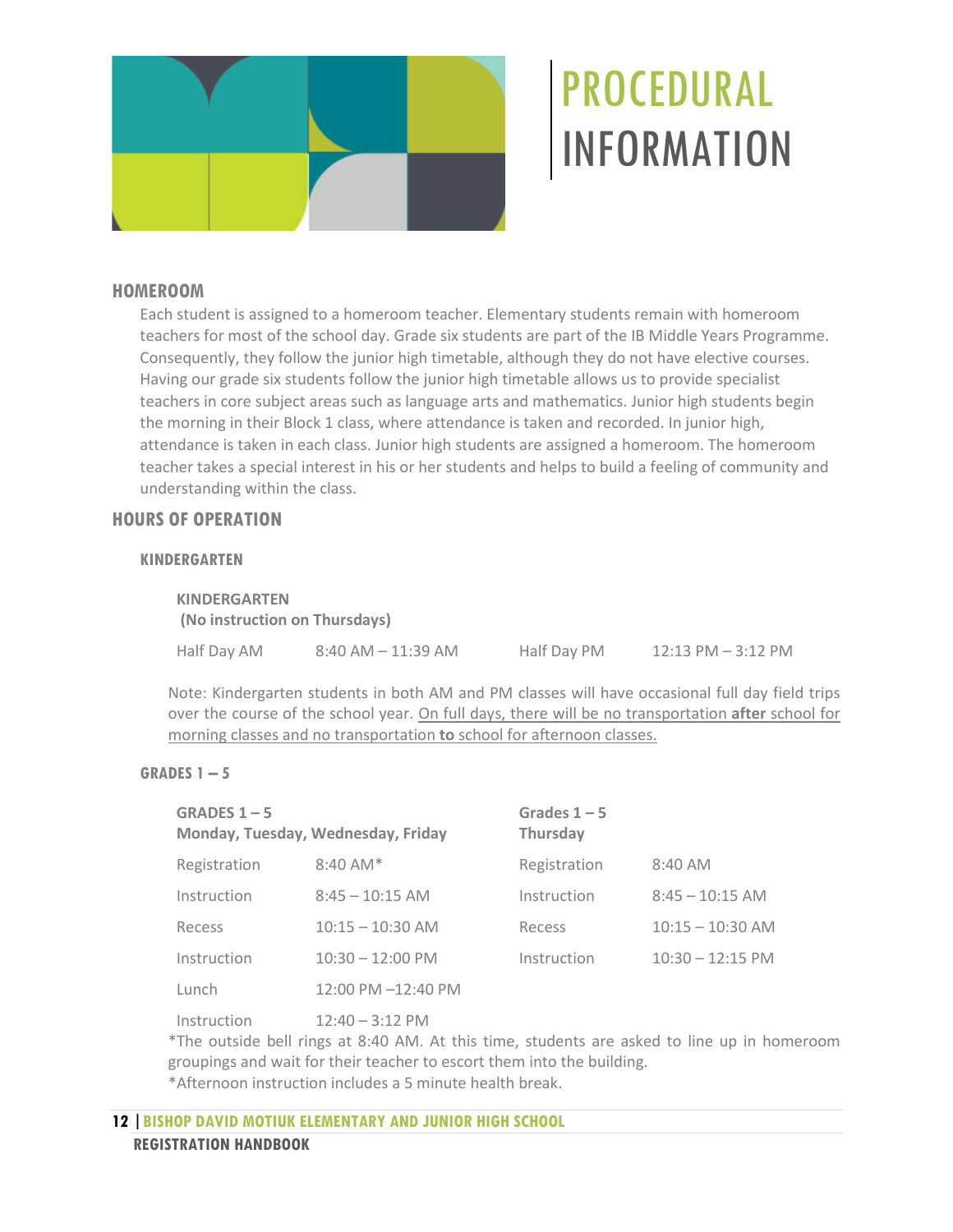

### **GRADES 6 - 9**

| <b>GRADES 6 - 9</b><br>Monday, Tuesday, Wednesday, Friday |                        | Grades 6 - 9<br><b>Thursday</b> |                        |  |  |
|-----------------------------------------------------------|------------------------|---------------------------------|------------------------|--|--|
| Registration                                              | 8:40 AM                | Registration                    | 8:40 AM                |  |  |
| Instruction                                               | $8:45 - 10:27$ AM      | Instruction                     | $8:45 - 10:27$ AM      |  |  |
| Locker Break                                              | $10:27 - 10:33$ AM     | Locker Break                    | $10:27 - 10:33$ AM     |  |  |
| Instruction                                               | $10:33$ AM $-12:15$ PM | Instruction                     | $10:33$ AM $-12:15$ PM |  |  |
| Lunch                                                     | $12:15 - 1:02$ PM      |                                 |                        |  |  |
| Instruction                                               | $1:02 - 3:12$ PM       |                                 |                        |  |  |

#### **EARLY DISMISSAL DAYS**

Dismissal on Thursdays is at 12:15 PM for elementary and junior high students. As well, in order to provide for early dismissal before major holidays, the Thursday before Christmas Holidays, Spring Break and Summer Holidays will be a full day of instruction for students. The Friday before the holiday will be a short day with dismissal at 12:15 PM.

**Information regarding Hours of Operation is accurate at the time of printing but could be subject to minor changes.**

# <span id="page-16-0"></span>**COMMUNICATION**

# **LATES AND ABSENCES – PHONE HOME PROGRAM**

Consistent and regular attendance is essential to being a successful student and for getting the most out of each student's education. If a student is going to be absent, parents/guardians may enter the absence into PowerSchool prior to 8:00 AM for morning attendance and prior to 11:30 AM for afternoon attendance. Parents/guardians may also phone the school prior to 8:00 AM. Messages may be left on the answering machine through the night or early morning. Our automated phone system will telephone the student's home or parent's place of employment if we do not hear from the parent. Students who must leave the school prior to the end of the normal school day must sign out at the office prior to leaving the school. Parents are asked to telephone the school to let us know when students will be leaving school early. Students reporting late for school must register in the office before proceeding to class.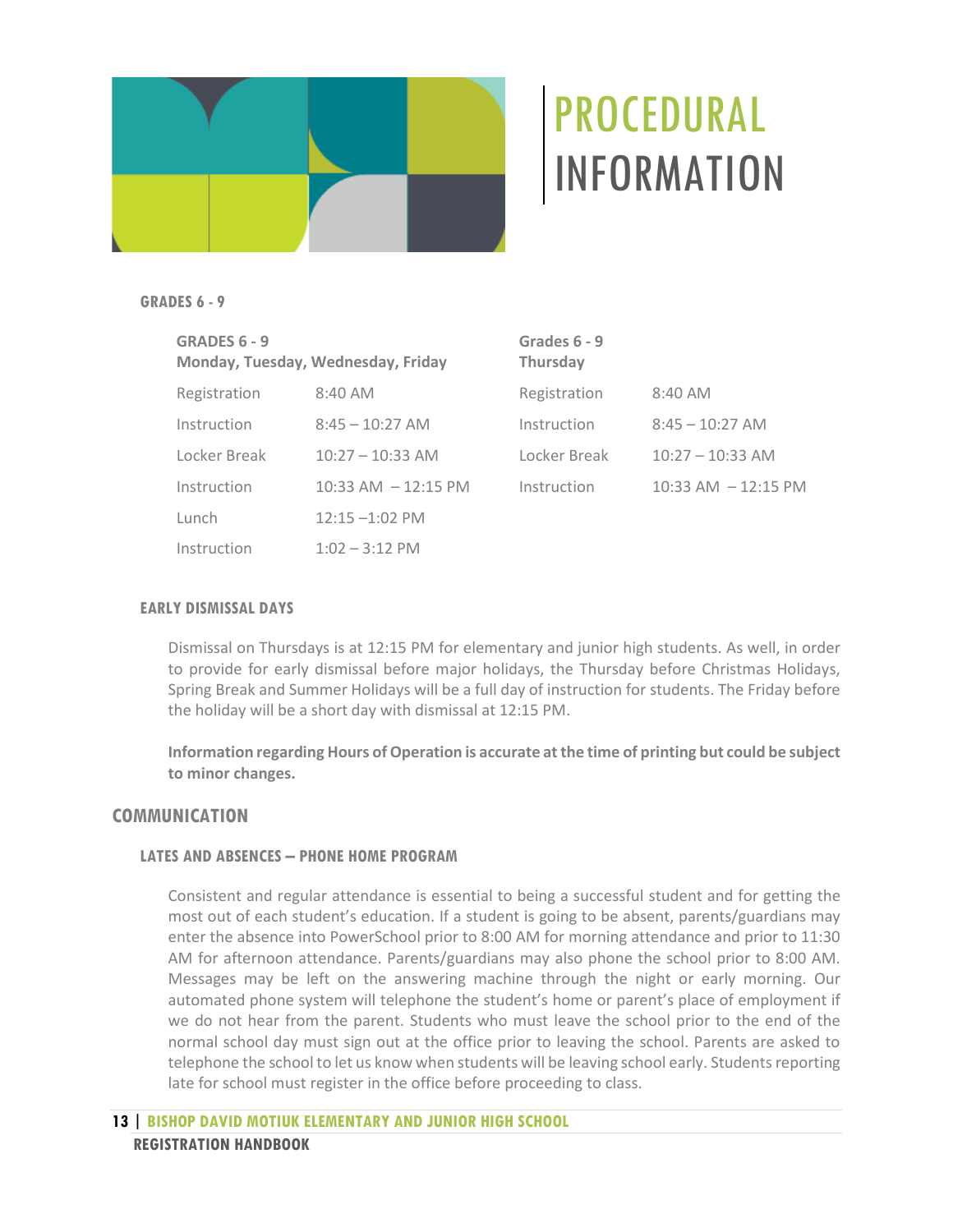

#### **NEWSLETTERS & CORRESPONDENCE**

The school newsletter is posted to our school website on the first day of every month and a notice is sent to parents via email. We communicate information to parents as it becomes available, via email. Generally, additional communication is sent on Fridays throughout the school year.

#### **POWERSCHOOL**

We believe it is imperative that parents be well informed as to their child's academic progress. PowerSchool is available for parents of students in ECSD. Parents of junior high students may login to the Power School portal to view their child's class assignments, grading information, report cards, attendance, scheduling information. Parents of elementary students may view their child's attendance and report card information. This program allows parents to easily communicate with teachers via e-mail or receive automatic notification of unexcused absences, missing assignments, or failing grades. PowerSchool also allows parents to pay fees online and to review bussing information such as stop locations and/or time changes. Once we have registration documents, including email addresses, we will provide parents who are new to ECSD with a username and password to access the system.

### <span id="page-17-0"></span>**NOON HOUR PROCEDURES**

### **LUNCH HOUR**

Students eat lunch in classrooms. Once students have finished eating lunch, a supervising teacher will dismiss them. In order to ensure that there are not too many students on the fields or in the playground at one time, students have a staggered lunch hour, with primary students going outside for lunch recess prior to eating. Upper elementary eat lunch and then go outside for lunch recess. After eating lunch, junior high students may spend the remainder of the lunch period participating in informal games or various club activities, working in the learning commons or with individual teachers, or going outside.

Please Note: unfortunately, we do not have microwave ovens for student use.

#### **HOT LUNCH PROGRAM**

Bishop David Motiuk is pleased to offer a hot lunch program for students each Friday. Hot lunch orders are placed online through Healthy Hunger. Information about our hot lunch program is published in the September newsletter.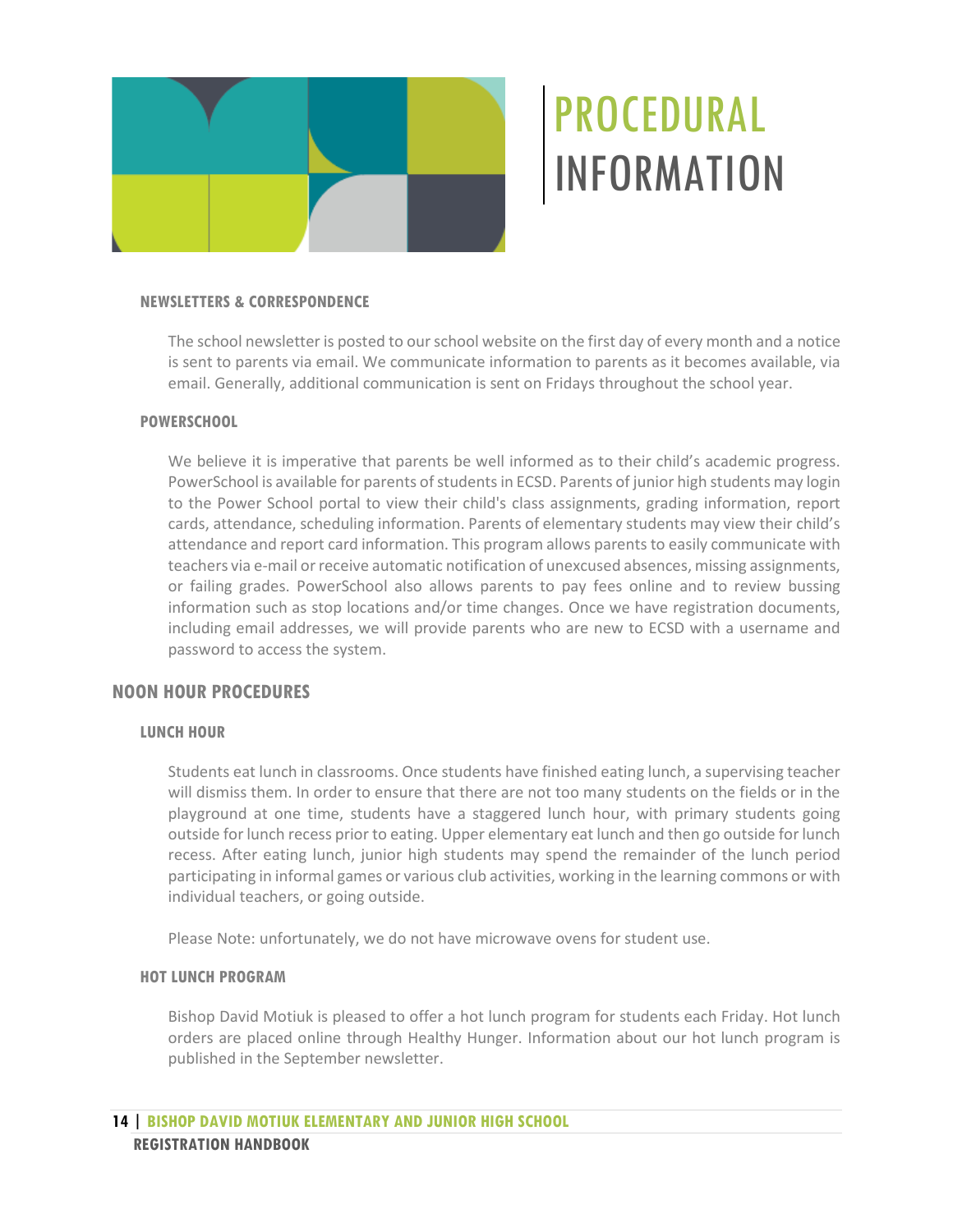

Vendors for our hot lunch program include Booster Juice, Boston Pizza, Extreme Pita, Panago, Edo Japan, Press'd, Subway and others.

# **LUNCH DROP OFFS/DELIVERY SERVICES**

Parents are asked to make sure to send lunch with students in the mornings. Due to the large number of students at our school, and the volume of lunches that could be dropped off on any given day, we ask that parents refrain from dropping off lunches or ordering lunches from local delivery services for their children. This takes staff members away from their regular office duties. We do not disturb classes for lunch deliveries, and we do not have staff available to ensure that lunches are delivered to students. Thank you for your cooperation.

# **CLOSED CAMPUS**

Students are not allowed to leave school property during the lunch break. All students must remain in the school to eat their lunch in their designated area. Students may go on the school grounds for the remainder of the lunch hour, however, under no circumstances are they allowed off school property. The only exception to this is for students who live within easy walking distance of the school and have their parent's written permission to go home for lunch on file in the office. Please note: the Michael Phair side of the field is considered to be off school property.

# <span id="page-18-0"></span>**STUDENT LED CONFERENCES/PROGRESS REPORTS**

Information about student achievement is available on PowerSchool throughout the school year. Student led conferences are held in November and March, and a final progress report is issued in June.

# <span id="page-18-1"></span>**STUDENT RECOGNITION PROGRAM**

At Bishop David Motiuk School, we strive to live up to our motto – "we are one family in Christ." As members of a family, we cheer one another on and celebrate the achievements and contributions of each person in our community. We celebrate the achievements of each of our students as they engage with the curriculum and discover areas of learning they are passionate about.

Students are recognized for their achievements through comments on PowerSchool, report cards, on morning announcements, and in school and district publications. Students will also have opportunities throughout the year to share their learning and achievements with families.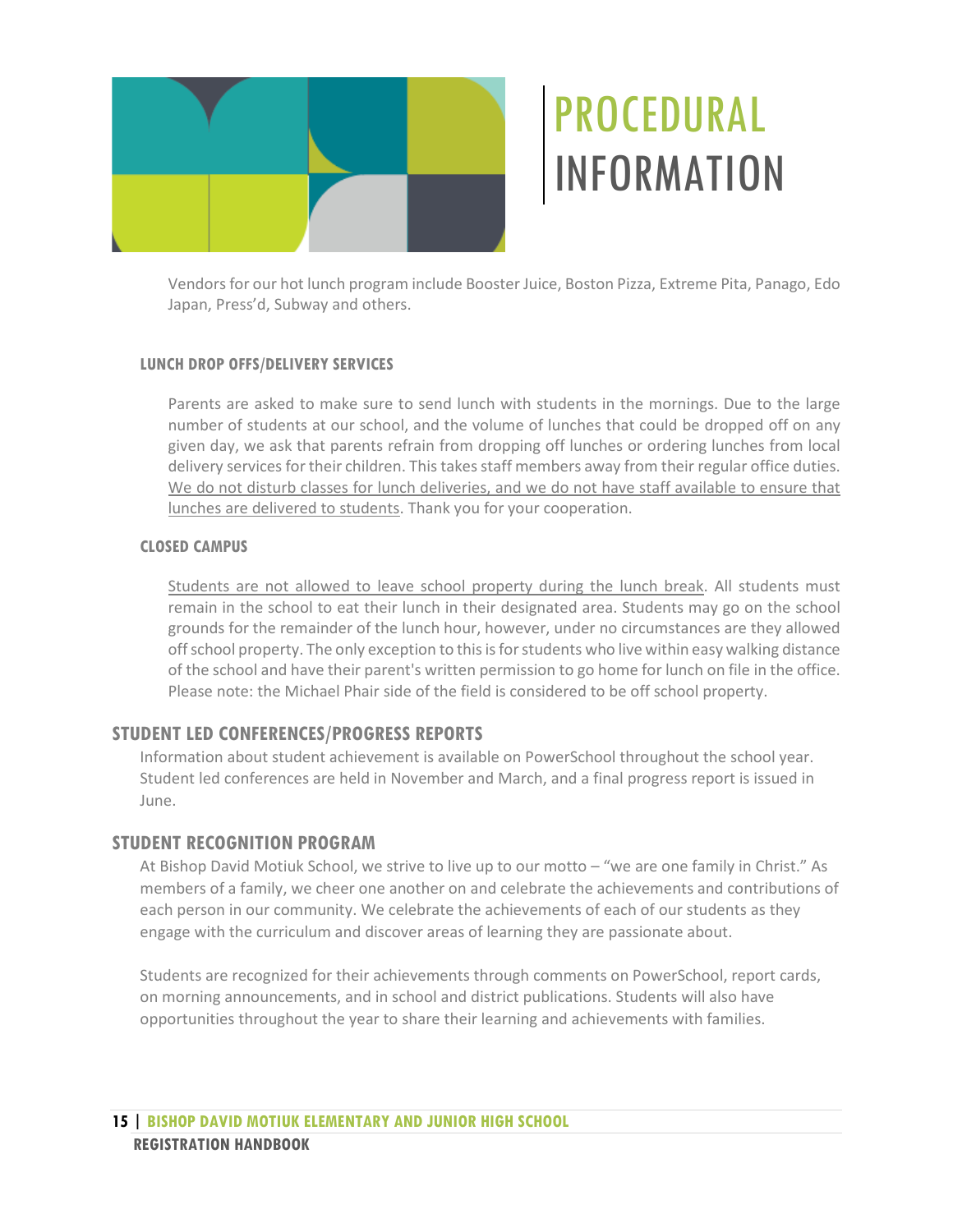

# <span id="page-19-0"></span>**TRANSPORTATION**

Yellow bus service is available for students living within our boundary area and outside of the 2 km "walk zone:" The Edmonton Transit System is available for other students. Student transportation is subsidized for students who reside within our boundary area at a distance of 2.4 km or more from school. For consistency, eligibility is determined using distances calculated through Google Maps. Payments for bus passes may be made through PowerSchool.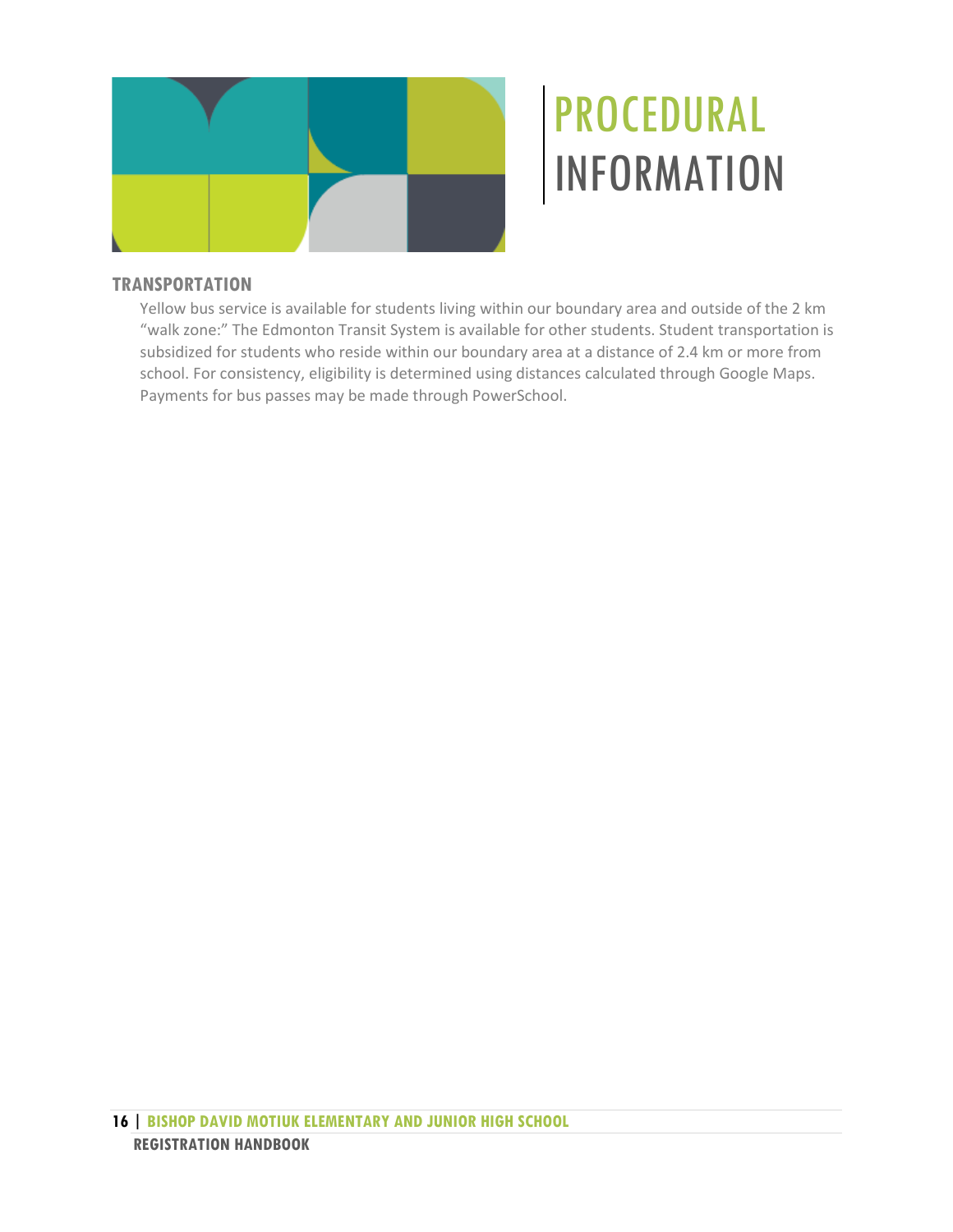

# ACTIVITIES at BISHOP DAVID MOTIUK

# <span id="page-20-1"></span><span id="page-20-0"></span>**WHOLE SCHOOL ACTIVITIES**

Bishop David Motiuk is a very busy school in terms of activities and events that extend learning and build community.

#### **RELIGIOUS CELEBRATIONS**

As a Catholic school, we mark important events in the school and liturgical calendar in celebration. Most celebrations take place at school or in classrooms.

Students at our school attend a number of different parishes, including Annunciation, Good Shepherd, St. John the Evangelist and St. Joseph's Basilica. Our school population is too large for any of our parishes to accommodate us all at once. With that in mind, in the upcoming year, we will celebrate masses at the parishes our students attend, with different groups of students attending, and we will livestream the mass for students remaining at school. Masses will be led by our parish priests and Bishop David will often be invited to concelebrate.

### **MEET THE STAFF/CURRICULUM EVENING**

Each September, we invite Bishop David Motiuk families to our annual Meet the Staff Evening. This is an opportunity for families to meet their children's teachers and learn a little bit about what students will be learning over the course of the year.

### **SPIRIT DAYS**

Each month, Bishop David Motiuk students take part in Spirit Days that involve events and/or dress-up days. Spirit days are lots of fun for everyone.

### **SEASONAL EVENTS**

We hold many events for the entire school that are specific to a particular time of year, such as Halloween activities, Christmas activities, Valentine's activities, and many others

### <span id="page-20-2"></span>**ELEMENTARY ACTIVITIES**

There are a number of events and activities that are specific to our elementary, such as our annual Christmas concert, Volleyball Tournaments, dances, and fun days. Grade six students take part in AMA patrols. Bishop David Motiuk students also look forward to many field trips and activities over the course of the year.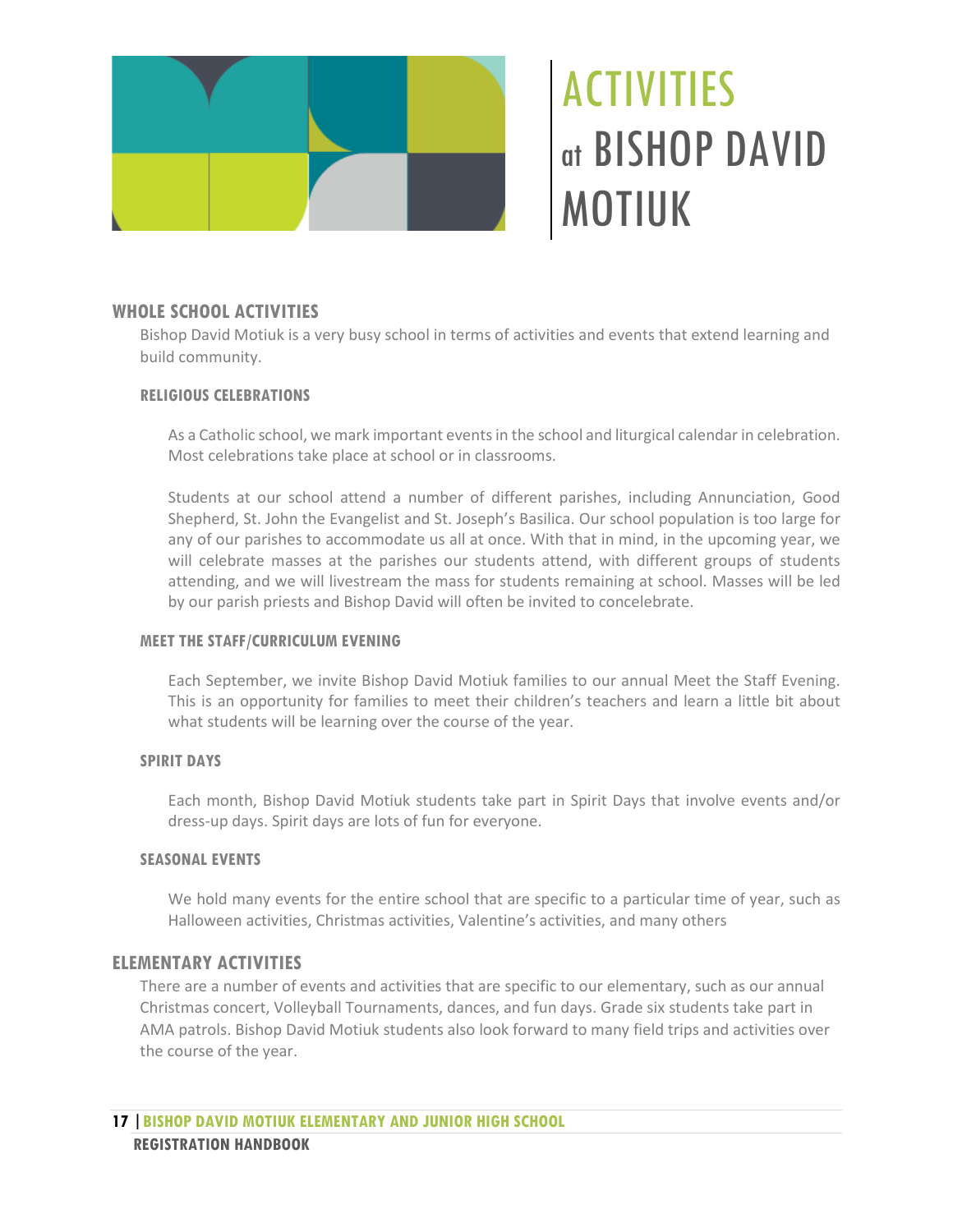

# <span id="page-21-0"></span>**JUNIOR HIGH ACTIVITIES**

### **BAND CONCERTS**

Our junior high band students perform one concert per year for our school community. They also take part in performance opportunities as they arise.

### **INTER-SCHOOL ATHLETICS**

Bishop David Motiuk is a member of the inter-school athletic program. Our school teams play a number of games with other junior high schools in the Edmonton Catholic School District. Our teams include boys' and girls' volleyball, basketball, badminton, soccer and track and field. Bishop David Motiuk students also take part in the ECSD Cross Country Run each September.

### **INTRAMURALS**

Students who love sports but may not be able to play on our school teams are invited to take part in our noon hour intramural program. Many activities are available including 3-on-3 basketball, badminton, speedball and others.

### **STUDENT LEADERSHIP TEAM**

Our Student Leadership Team organizes many different activities for junior high students throughout the school year.

### **JUNIOR ACHIEVEMENT**

Each year, our junior high students take part in a Junior Achievement activity that extends learning in the social studies curriculum. Sessions may be on or off-site.

### **DANCES, CLUBS AND ACTIVITIES**

Bishop David Motiuk junior high students participate in a variety of activities, such as regular dances and spirit days. They also have opportunities to be involved in clubs and many other activities.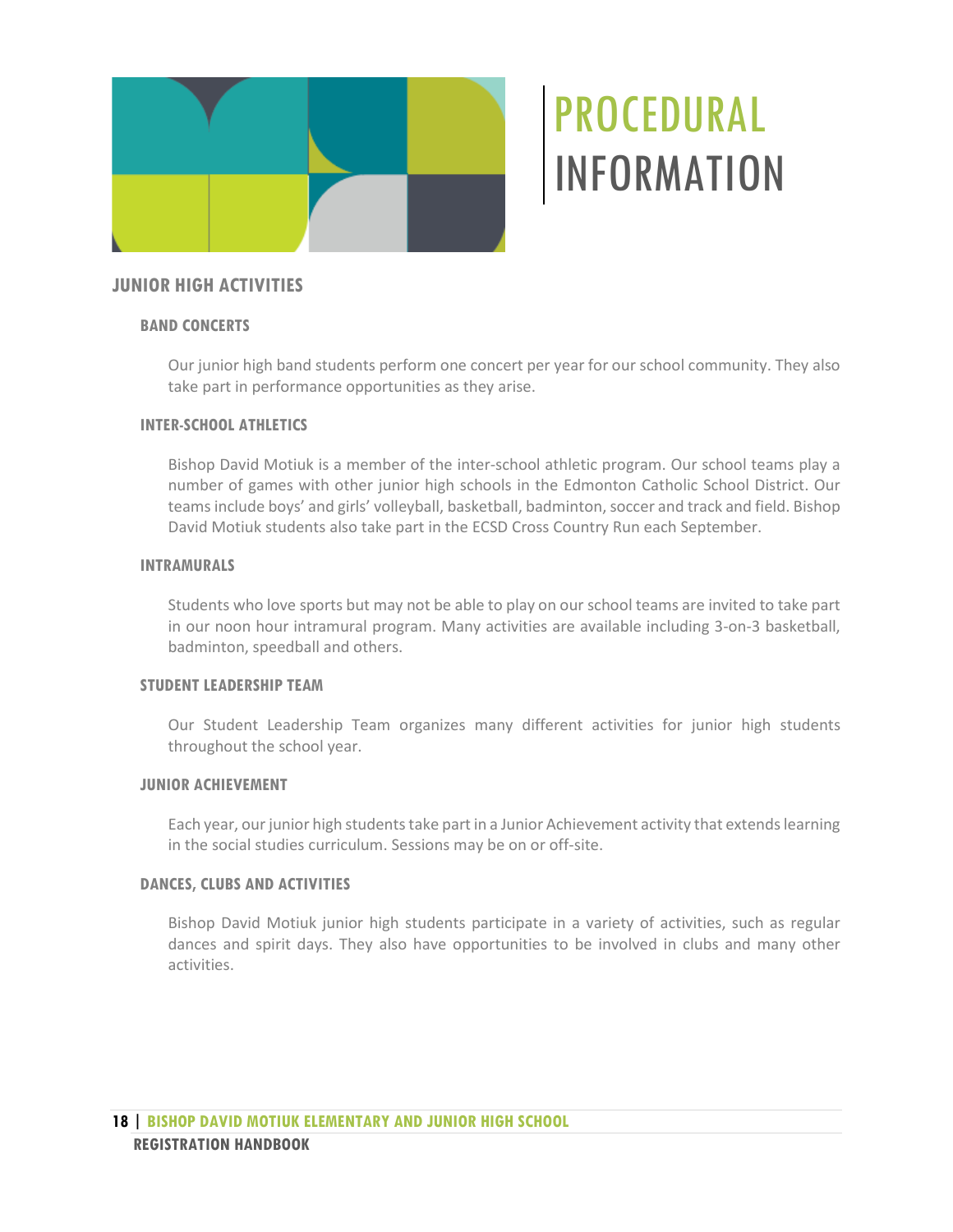

# <span id="page-22-2"></span><span id="page-22-1"></span><span id="page-22-0"></span>**STUDENT CODE OF CONDUCT**

# **STATEMENT OF PURPOSE**

At Bishop David Motiuk School, we aim to create a welcoming, caring, respectful and safe learning environment that honours our call to work together in faith, love, and hope. We celebrate our accomplishments and we believe that each person brings gifts, talents and interests to our community to develop and share.

# **GENERAL EXPECTATIONS**

We affirm that the rights set out in the *Alberta Human Rights Act* and the *Canadian Charter of Rights and Freedoms* are afforded to all students and staff members within Bishop David Motiuk Catholic Elementary & Junior High School. We affirm that pursuant to the *Alberta Human Rights Act* and the *Canadian Charter of Rights and Freedoms*, students and staff members are protected from discrimination. More specifically, discrimination refers to any conduct that serves to deny or discriminate against any person or class of persons regarding any goods, services, accommodation or facilities that are customarily available to the public, and the denial or discrimination is based on race, religious beliefs, colour, gender, physical disability, mental disability, ancestry, place of origin, marital status, source of income, family status or sexual orientation.

The Student Conduct Policy is reviewed on an annual basis by parents, students and school staff and is revised as necessary in response to feedback from the parties listed above. Expectations of students and school policies are outlined at the beginning of the school year and are regularly reviewed with students. The Student Conduct Policy is printed in student handbooks and is posted on the school website

### **RESPONSIBILITIES OF MEMBERS OF OUR SCHOOL COMMUNITY**

All members of our school community - students, parents and staff - are expected to model and promote behavior that contributes to a welcoming, caring, respectful and safe learning environment that respects diversity and fosters a sense of belonging. Additionally, it is expected that all members of the school community will aspire to the ideals set out in the International Baccalaureate Learner Profile as a guide for their work and behavior.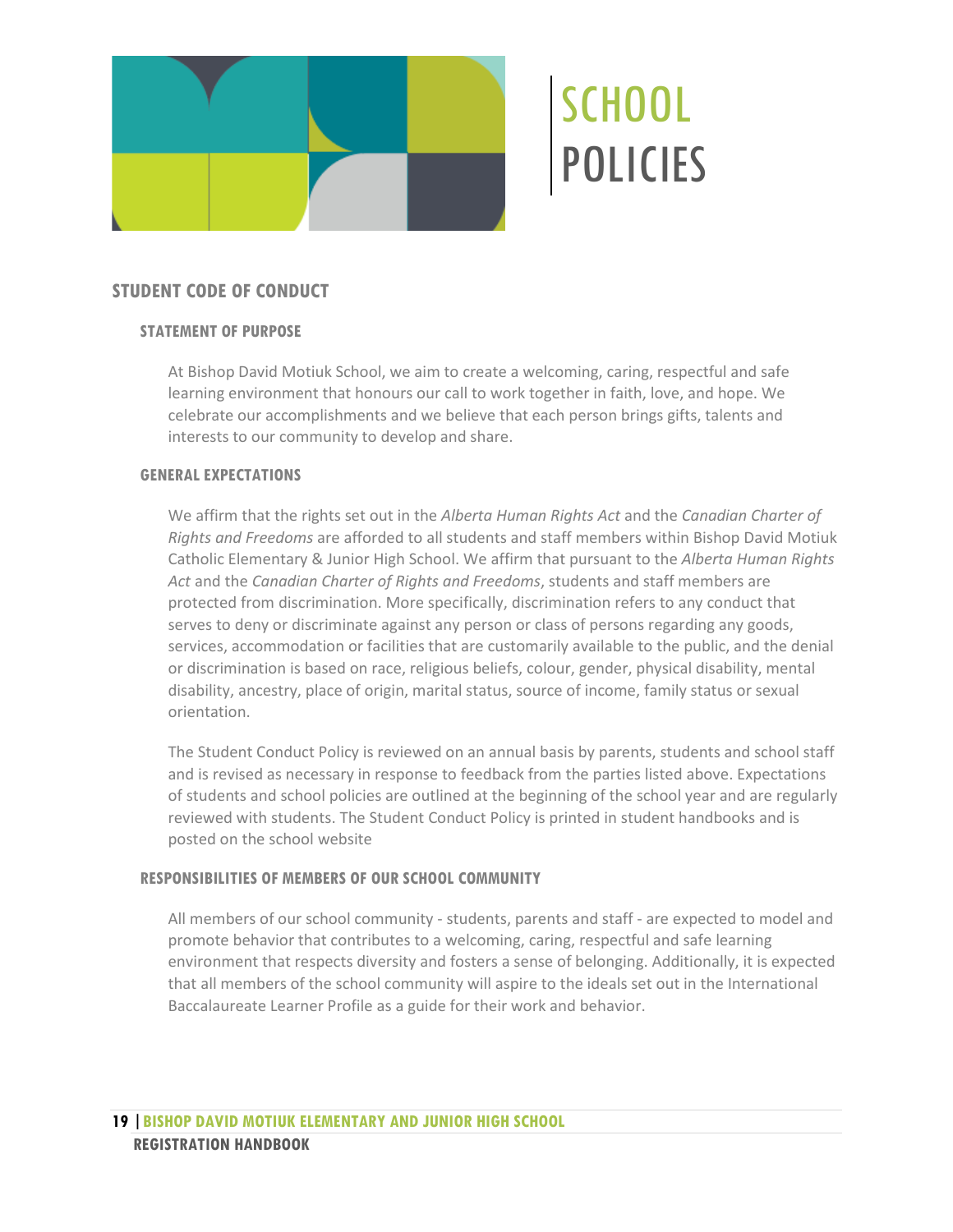

#### IB learners strive to be:

- **Inquirers**
- **Knowledgeable**
- Thinkers
- **Communicators**
- **Principled**

Open-minded

**SCHOOL** 

POLICIES

- Caring
- Risk-takers
- Balanced
- **Reflective**

Parents and school staff have the responsibility to help students meet their responsibilities.

### **STUDENT RESPONSIBILITIES:**

A student, as a partner in education, has the responsibility to:

- (a) attend school regularly and punctually,
- (b) be ready to learn and actively engage in and diligently pursue the student's education,
- (c) ensure that the student's conduct contributes to a welcoming, caring, respectful and safe learning environment that respects diversity and fosters a sense of belonging
- (d) respect the rights of others in the school,
- (e) refrain from, report and not tolerate bullying or bullying behaviour directed toward others in the school, whether or not it occurs within the school building, during the school day or by electronic means,
- (f) comply with the rules of the school and the policies of the board,
- (g) co-operate with everyone authorized by the board to provide education programs and other services,
- (h) be accountable to the student's teachers and other school staff for the student's conduct, and
- (i) positively contribute to the student's school and community.

-Alberta Education Act, Section 31

#### **PARENT RESPONSIBILITIES:**

- (a) act as the primary guide and decision-maker with respect to the child's education,
- (b) take an active role in the child's educational success, including assisting the child in complying with section 31,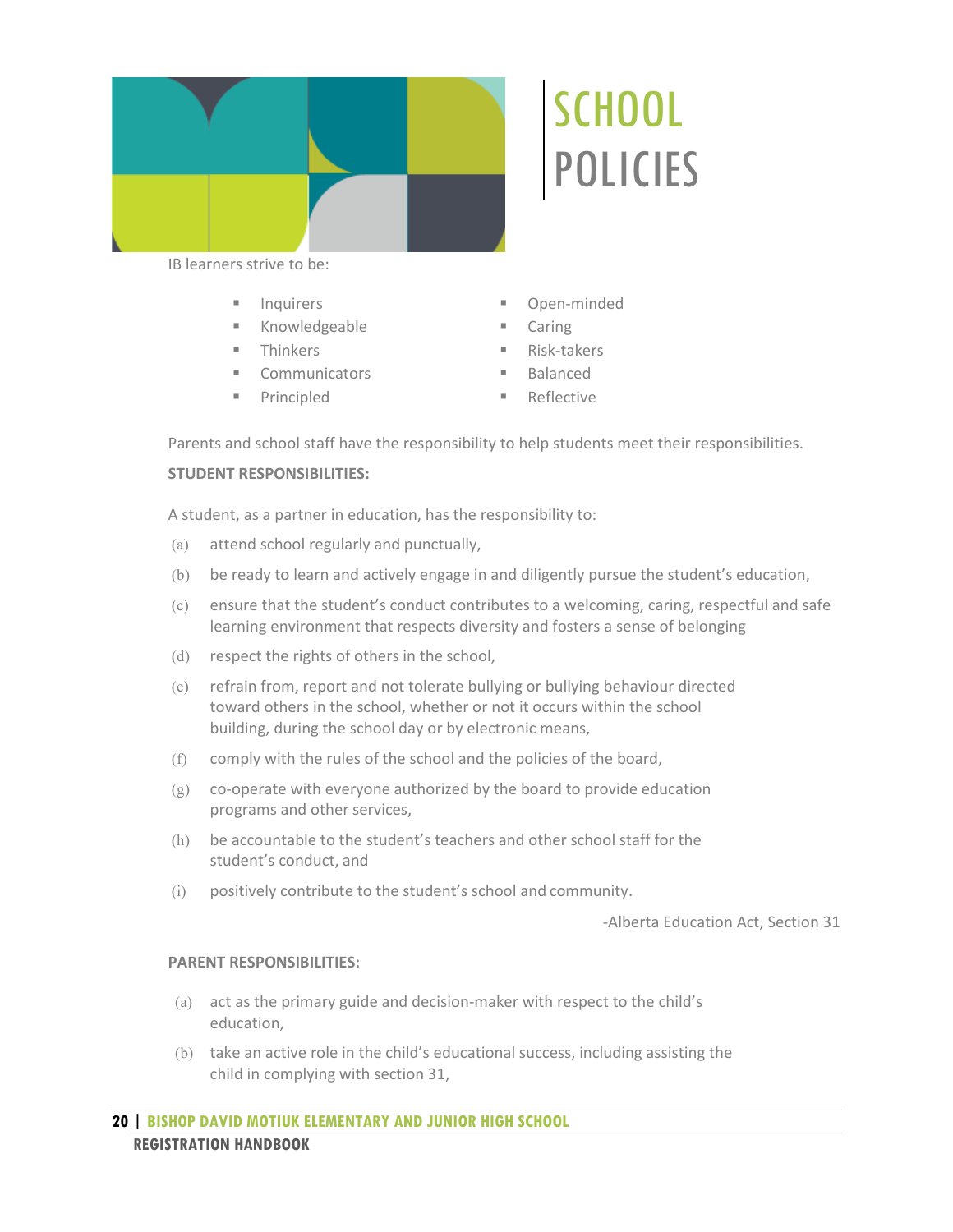

- (c) ensure that the child attends school regularly,
- (d) ensure that the parent's conduct contributes to a welcoming, caring, respectful and safe learning environment,
- (e) co-operate and collaborate with school staff to support the delivery of supports and services to the child,
- (f) encourage, foster and advance collaborative, positive and respectful relationships with teachers, principals, other school staff and professionals providing supports and services in the school, and
- (g) engage in the child's school community.

-Alberta Education Act, Section 32

#### **STAFF RESPONSIBILITIES INCLUDE:**

- (a) Educate students by fulfilling the mandate of the Alberta Education curriculum and our Catholic faith
- (b) Deliver appropriate educational programming that meets the needs of all students and enables them to be successful.
- (c) Encourage, foster and advance collaborative, positive and respectful relationships with students, parents, colleagues.
- (d) Model mutual respect, Catholic values and conduct that contributes to a welcoming, caring, respectful and safe learning environment
- (e) Discipline consistently, maintaining dignity and respect
- (f) Administer consequences for inappropriate and/or unacceptable behaviors.
- (g) Maintain open communication, be accountable and provide assurances to students and parents with regard to student learning outcomes.
- (h) Review conduct policy with students
- (i) Communicate classroom expectations
- (j) Recognize diversity and individual differences
- (k) Respect confidentiality.
- (l) Provide supports, as appropriate, for individuals impacted by and those engaging in inappropriate behavior or discrimination. Supports could include meeting with Family School Liaison Social Workers, Emotional Behavior Specialists, or others on an individual basis.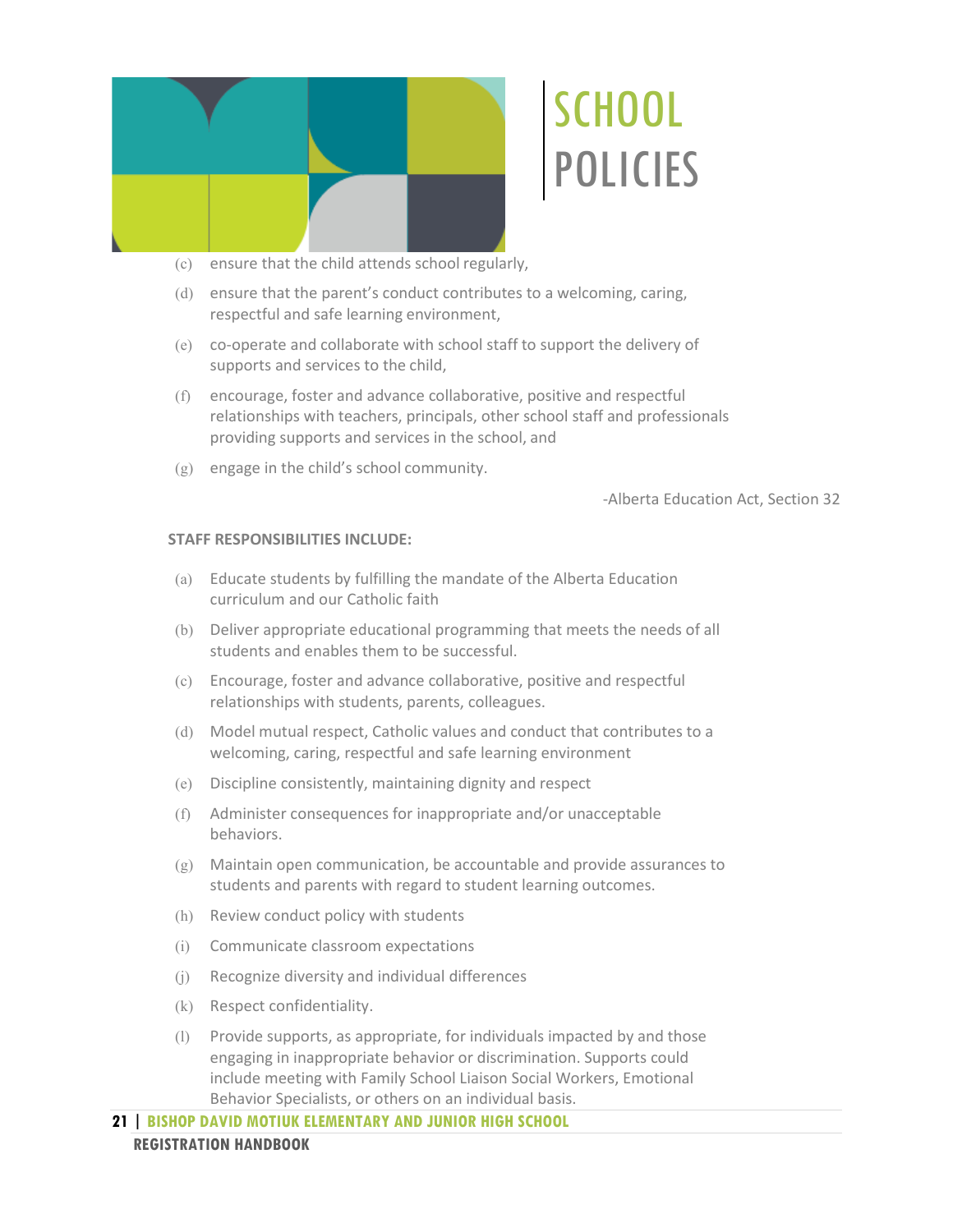

### **ACCEPTABLE BEHAVIORS**

We know that most students behave appropriately most of the time. We also believe that people perform better when they know what is expected of them. Bishop David Motiuk School is committed to providing students with a school environment that is both safe and conducive to learning. We are dedicated to teaching students appropriate behavior towards themselves and others. We expect students to behave in an acceptable manner, which does not interfere with the learning or behavior of others. Students are to conduct themselves in a manner that is respectful.

#### **STUDENTS CAN CONTRIBUTE TO CREATING A POSITIVE LEARNING ENVIRONMENT BY:**

- smiling at peers and adults in our school
- speaking to their friends about their behaviour (in a nice way) when they are not contributing to a welcoming, caring, respectful and safe environment
- greeting visitors to their classroom or school
- being friendly and helpful towards students that are new to the school and others
- sitting with someone who is alone at lunch, inviting someone to join games or sit with their group outside, or working together to complete a project
- keeping our school and school grounds clean and tidy
- coming to school/class on time and as prepared as possible
- treating everyone with respect even if they don't agree with their beliefs and/or values
- having empathy for others
- following classroom and school expectations so everyone is able to learn
- not engaging in behavior such as put downs or snickers when questions are asked in class no one should feel afraid or nervous about coming to school.
- Excerpted from The Society for Safe and Caring Schools and Communities*, Series on Alberta's Education Act,* November 2014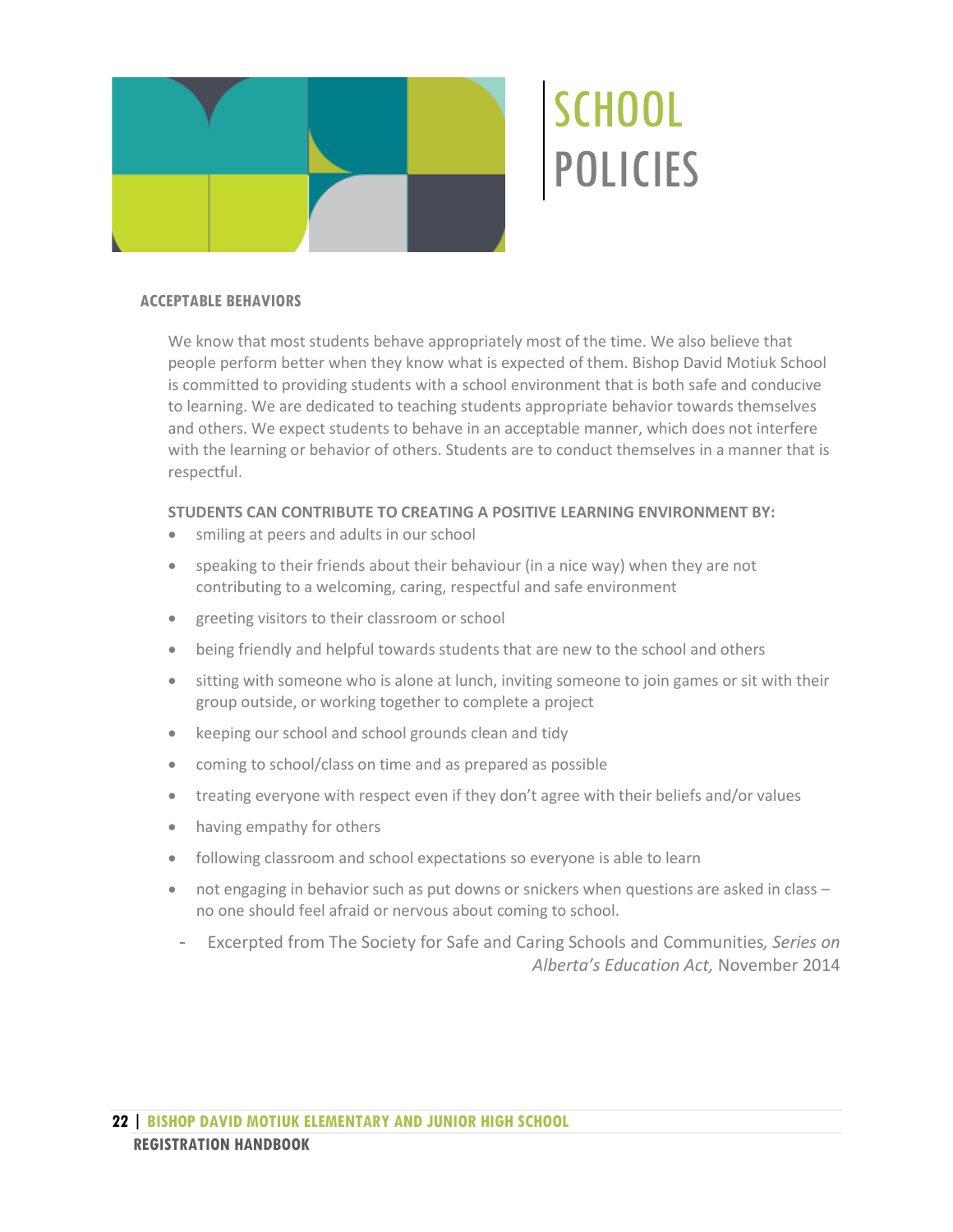

**PARENTS CAN HELP STUDENTS MEET THEIR RESPONSIBILITIES BY:**

- modelling kindness
- paying attention to how they talk about other children and the school in front of their children
- taking responsibility for their mistakes
- reporting any problems at school to the teacher as soon as they can. Problems are easier to solve when they haven't been going on for a long time. The best place to start is with their child's teacher. If parents are not satisfied with the results of this conversation, the next step would be to make an appointment to speak with their child's principal
- modelling peaceful problem solving when you have a conflict
	- Excerpted from The Society for Safe and Caring Schools and Communities*,*  - *Series on Alberta's Education Act,* November 2014

# **OTHER WAYS THAT PARENTS CAN CONTRIBUTE TO A WELCOMING, CARING, RESPECTFUL AND SAFE LEARNING ENVIRONMENT**

- speaking respectfully to and about school staff
- speaking positively about the school, staff, other students and their families in front of their child
- making appointments to ensure the person they want to speak with has sufficient time to have a focused conversation. Drop off and pick up times are not ideal for parents or for the teacher
- communicating with the teacher or other school staff e.g. positive notes or emails to their child's teacher and/or other school staff, positive comments when parents drop off or pick up their child
	- Excerpted from The Society for Safe and Caring Schools and Communities*,* 
		- *Series on Alberta's Education Act,* November 2014

### **GENERAL EXPECTATIONS FOR BEHAVIOR**

At Bishop David Motiuk, we are dedicated to learning in a welcoming, caring, respectful and safe learning environment. Students and staff at Bishop David Motiuk Catholic Elementary and Junior High School aspire to the ideals set out in the International Baccalaureate Learner Profile as a guide for their work and behavior.

IB learners strive to be inquirers, knowledgeable, thinkers, communicators, principled, openminded, caring, risk-takers, balanced, reflective.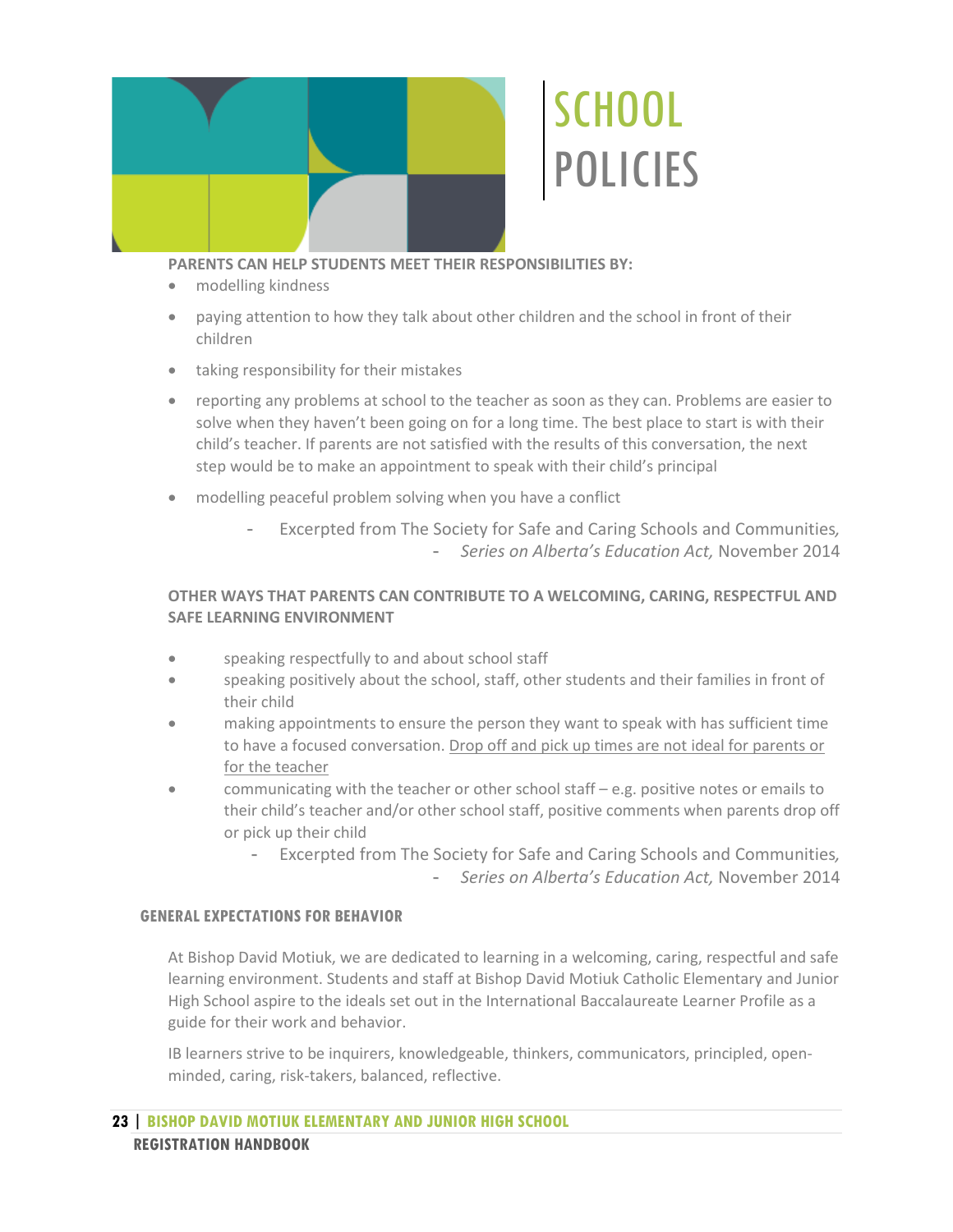

We are focused on learning in a positive and caring environment. Anything that interferes with teaching or learning is not allowed. This includes inappropriate dress*,* gum-chewing, head gear, sunglasses, inappropriate use of electronic devices or games, behavior that is in conflict with our district responsible use agreement, and physical contact between students. School-wide expectations are communicated to our students by teachers in classroom discussions, by school administration in assemblies, during morning announcements, through the school newsletter and through our school website. We have set behavioral guidelines for the school as a whole and have asked each teacher to set programs and procedures designed to maximize student learning and responsibility. Since each teacher has a different style, specific expectations and procedures will vary from class to class.

# **CONSEQUENCES FOR INAPPROPRIATE BEHAVIOR**

We concentrate on positive behavior and attitudes; however, there are times when a student has difficulty recognizing their responsibility as a student. In such cases, we have outlined a number of possible consequences for behavior, whether the behavior occurs within the school building, during the school day or by electronic means. When a student behaves inappropriately, they can expect that the staff member present (teacher, administrator, teacher assistant, support or custodial staff) will take the most appropriate action. One or more of the following can be expected to occur:

- **Verbal reprimand**
- Restriction of privileges and activities
- Noon hour detention of student
- **Parental involvement.**
- **Parent-student conference with school staff**
- **Verbal or written apology by student**
- **Problem solving, monitoring or reviewing behavior expectations**
- Replacement or repair of damaged property
- **Temporary exclusion of student from class**
- Bus suspension for students riding the bus
- **In-school suspension**
- Out-of school suspension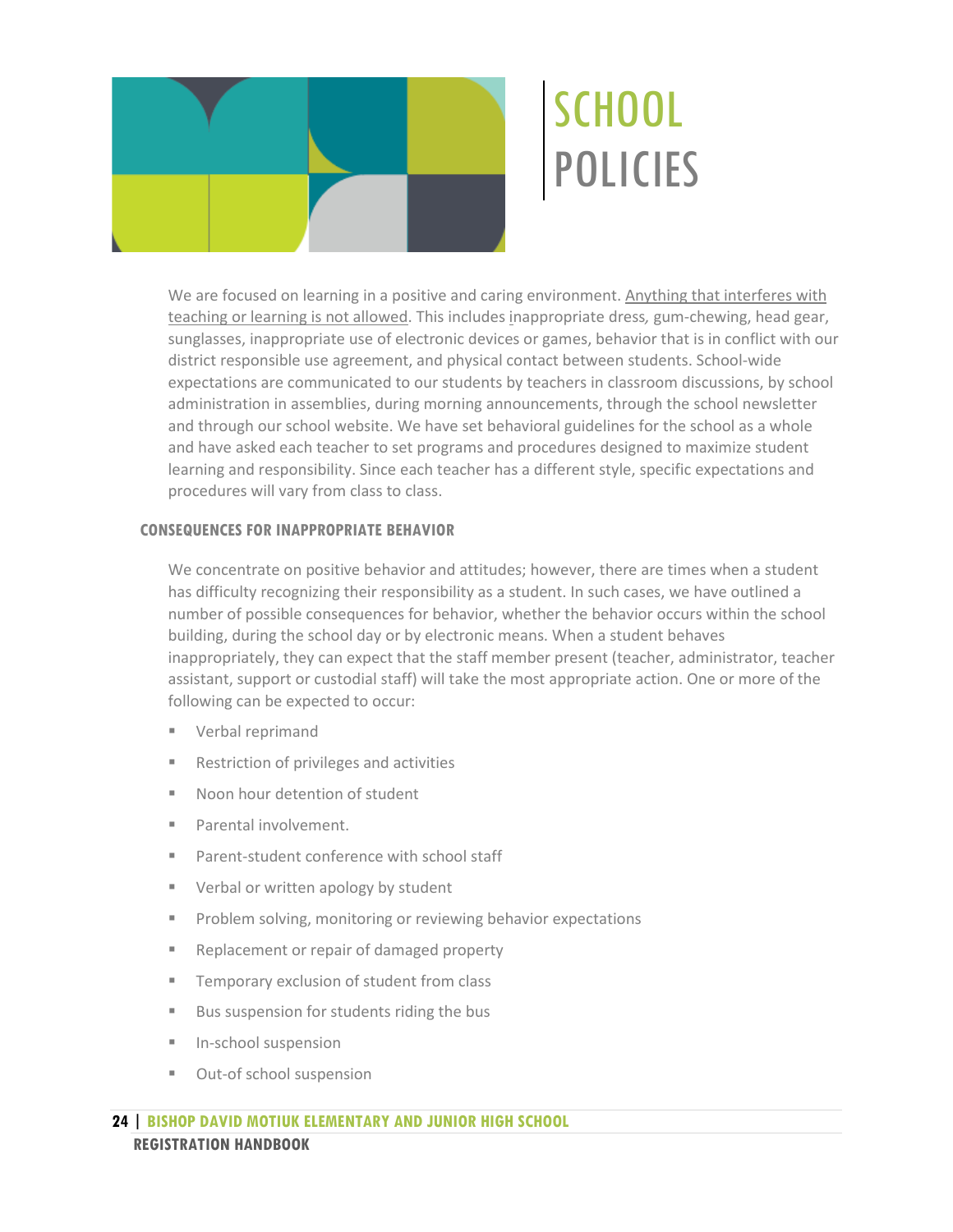

- Behavior contract
- **Involvement of outside agencies**
- **Involvement of Police**
- **Expulsion.**
- Record of incident retained in PowerSchool.

In dealing with inappropriate behaviors, consequences are fair, but not always equal. A number of factors are taken into account when dealing with inappropriate behavior. As might be expected, the more serious the behavior, the more severe the consequence. The nature and circumstances of the incident, as well as frequency of misbehavior, and unique student attributes such as age, maturity and the individual circumstances of the student are also considered.

### **UNACCEPTABLE BEHAVIOR**

Unacceptable behavior could result in a suspension from school under Section 24 of the School Act. The following are considered major forms of misbehavior and will be dealt with severely, whether they occur within the school building, during the school day or by electronic means.

### **Bullying/Cyberbullying**

Alberta Education defines "Bullying" as:

"…a repeated and hostile or demeaning behaviour intended to cause harm, fear or distress, including psychological harm or harm to a person's reputation. It often involves an imbalance of social or physical power."

Bullying can take different forms:

- Physical pushing, hitting
- Verbal name calling, threats, put-downs
- Emotional/Social exclusion, rumors, extortion of money or possessions, intimidation
- Cyber using the computer or other technology to harass or threaten

Bullying is not a normal part of growing up and it does not build character. No one should have to put up with bullying. Bullying is a learned behaviour – children and youth often learn bullying behaviours when they either experience being bullied or see it happening to others.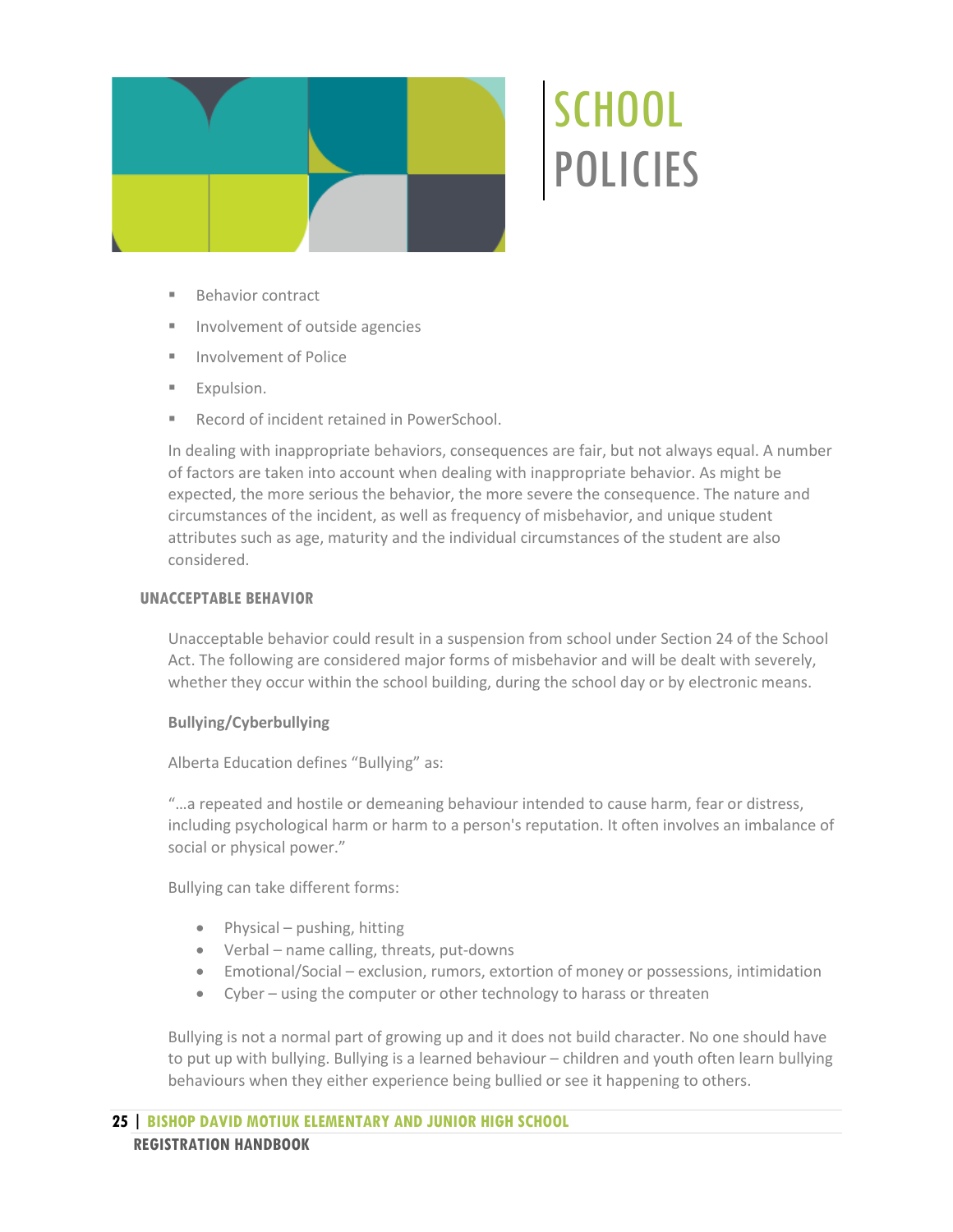

Bullying is different from conflict. Conflict is defined as a disagreement or struggle over opposing beliefs, needs, feelings or actions and is a normal part of life. From time to time everyone has conflicts with friends, family, teachers, co-workers. It is important to learn how to resolve conflict peacefully and recognize the difference between conflict and bullying.

Students are expected to report bullying behaviour as soon as they can after seeing it or experiencing it. Students may do this by telling an adult in the school. Students who are uncomfortable with coming forward to school personnel are encouraged to talk with parents or friends, who could then assist them in notifying the school about bullying.

Bullying or cyberbullying of students could result in an immediate suspension from school. As well, the police may become involved in the investigation of bullying incidents. Bullying is defined in law as "the repeated intimidation of others by the real or threatened infliction of physical, verbal, written, electronically transmitted or emotional abuse." Any person who repeatedly bullies a minor (under the age of 18) in a public place could be subject to a \$250 fine.

### **Defiance**

Any act of defiance, that is, refusing to comply with a reasonable request from a staff member, could result in a suspension from school.

### **Physical / Verbal Abuse or Harassment**

Physical abuse of any type to anyone could result in a suspension from school. Verbal intimidation or harassment could also result in a suspension from school. At Bishop David Motiuk, there is no such thing as "play fighting" – and therefore this will not be considered an acceptable excuse for physical contact with another student. Police may be involved if this is deemed to be appropriate by school administration.

IMPORTANT NOTE: Students who choose to watch or encourage other students in a physical fight could be suspended from school. The fact that they have an audience encourages those students who are fighting to continue the conflict, as they do not want to "lose face" in front of their peers. Thus, the spectators are viewed by school administration as being a major contributing factor to the continuation of the fighting, and they will be treated accordingly.

### **Improper or Profane Language**

The use or display of improper or profane language could result in a suspension from school. Students who use profane language in addressing a teacher could be suspended from school.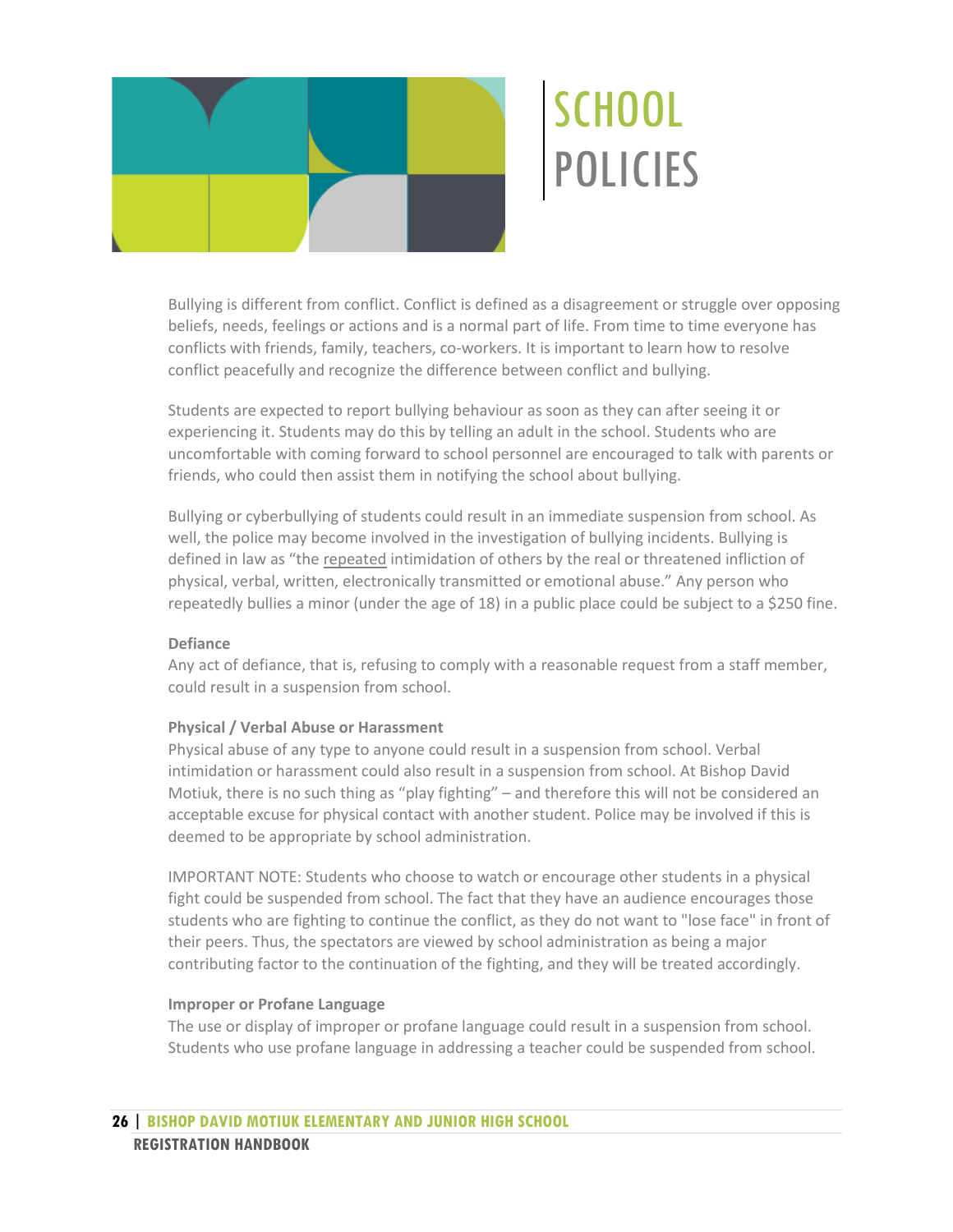

# **Vandalism or Willful Damage to School Property**

Vandalism or willful damage to school property could result in an immediate suspension and/or service within the school community\* depending on the circumstances, students will be expected to pay fully for any damages caused deliberately or through carelessness.

\*Service within the school community occurs when a student is assigned to do work to assist any of the adults in the school (i.e.: teachers, custodians, support staff). This is for a specific number of hours in a specified period of time.

#### **Theft**

Theft of property, either from the school or from another person is strictly prohibited and will result in a suspension. Restoration of the stolen property is mandatory. In some instances, cases of theft are referred to the police.

#### **Illegal Drugs or Substances**

Possession or use of illegal drugs or substances on school property or in sight of school property will result in an immediate suspension and may lead to expulsion from the school. In cases of drug use, the police will be involved in the investigation and charges could be laid.

### **Behavior Dangerous to Self or Others**

Students who engage in reckless or dangerous behavior will be suspended from school. If appropriate, the police will also be involved in the investigation.

#### **Weapons**

Possession of a weapon or presentation of any object meant to threaten or intimidate will result in an immediate suspension. Any weapons brought to school will be confiscated and turned over to the police. Police may be involved if this is deemed to be appropriate by school administration.

IMPORTANT NOTE: This rule also applies to toy knives and guns. Simulated weapons will be treated in the same fashion as real weapons. They have no place in a school environment.

### **Repeated Violation of General Expectations**

Repeated violation of general expectations or a continual disregard of classroom rules will result in an out-of-school suspension.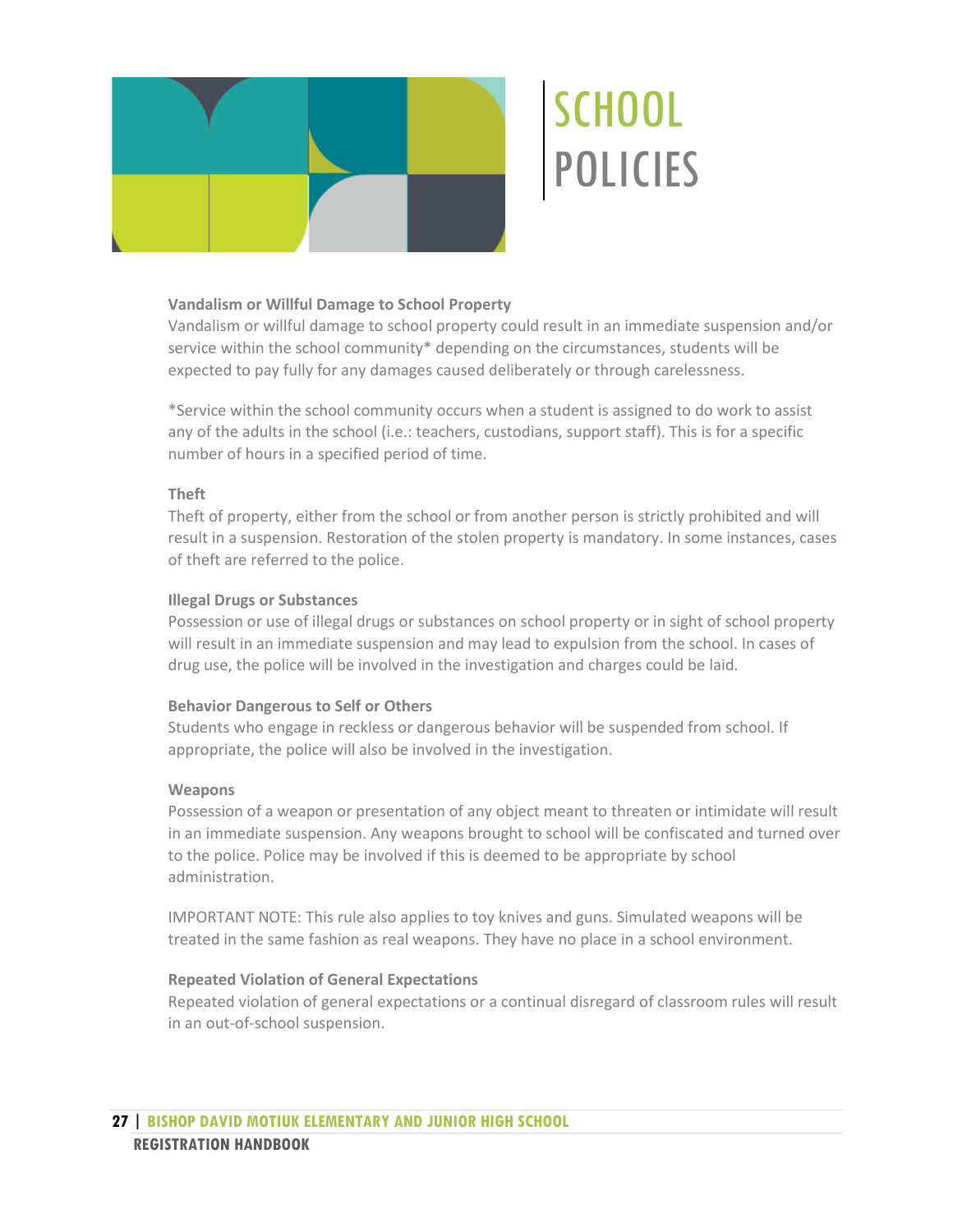

# **ACADEMIC INTEGRITY**

# **PURPOSE**

To support staff, students, and parents in creating a learning community where academic honesty is taught, expected, and practiced.

# **DEFINITION OF ACADEMIC HONESTY**

Respecting the work and the ideas of other individuals. When one makes use of, or makes reference to, another's ideas or creations, appropriate credit and proper acknowledgement must be given.

# **ACADEMIC HONESTY AND INTEGRITY**

Academic honesty and integrity is an important component of educational programming at all levels. In keeping with IB Standards and Practices, we expect all students to complete their school work to the best of their ability and to demonstrate the five fundamental principles identified by the IB  $-$  honesty, trust, fairness, respect and responsibility  $-$  by completing their work themselves and by acknowledging sources of information they may use in their assignments. Students are also expected to value the attitudes and skills inherent in being a principled communicator in all learning and assessment.

Any staff member, student or parent who is practicing the attributes of the IB learner profile will, by definition, be practicing academic honesty. We encourage learners to be: inquirers, knowledgeable, thinkers, communicators, principled, open-minded, caring, risk-takers, balanced, and reflective. Principled learning requires students to be honest and ethical in referencing sources of knowledge and ideas in their work.

### **SCHOOL'S RESPONSE TO ACADEMIC MALPRACTICE**

Students who deliberately attempt to gain advantage in marks through dishonest practices, such as cheating, plagiarism, collusion or duplication of work will gain no credit for their work (mark of zero). If students engage in dishonest practices on more than one occasion, a comment making reference to the student's academic dishonesty could be added to the student's report card. A meeting may also be with both the student and the parent to review the academic honesty policy.

At Bishop David Motiuk, our definitions of malpractice are taken from the IB's publications regarding Academic Honesty: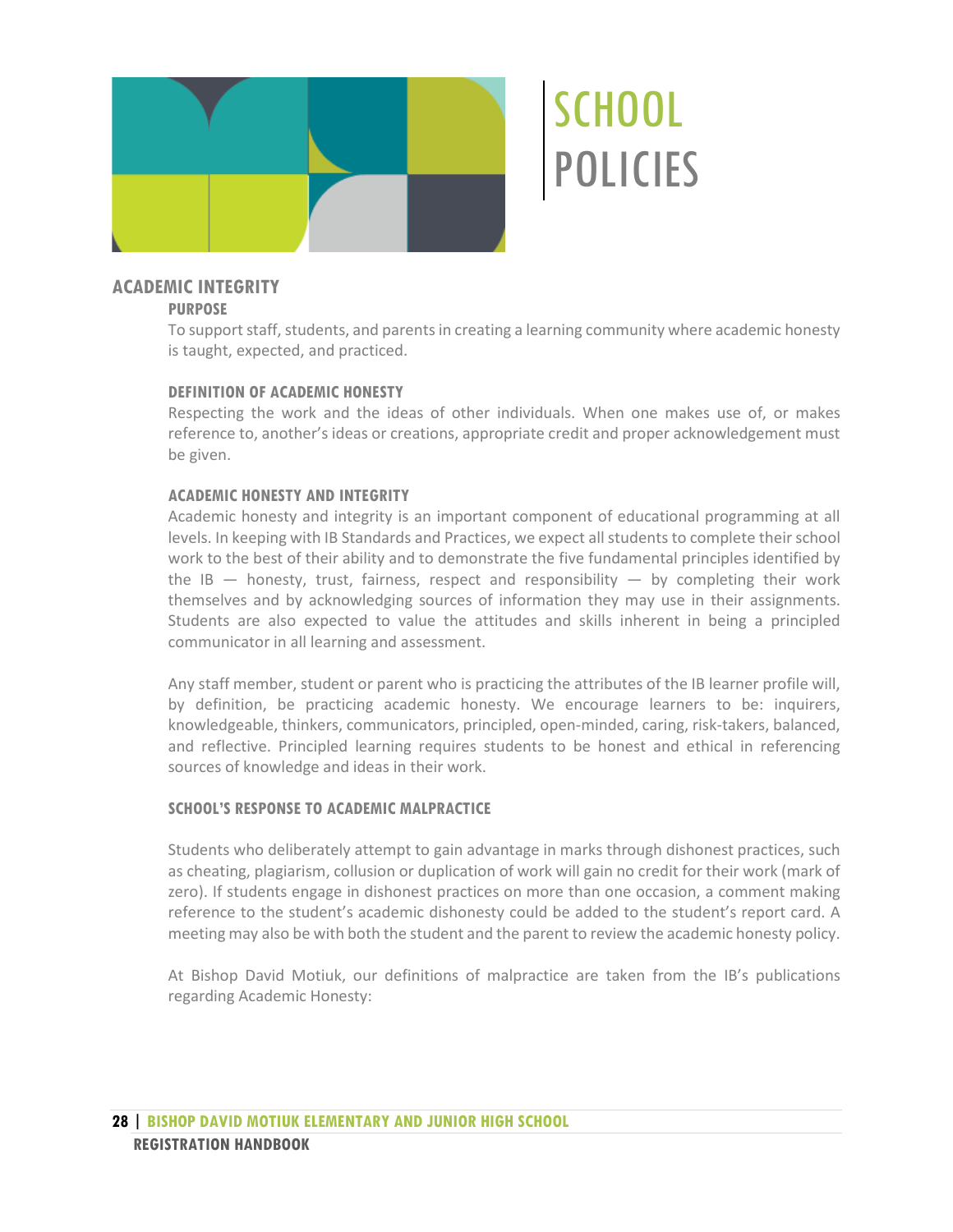

# **Plagiarism**

Plagiarism is defined by the IB as "…the representation, intentionally or unwittingly, of the ideas, words or work of another person without proper, clear and explicit acknowledgment (MYP: From Principles into Practice, p. 94)."

In other words, plagiarism is when a student knowingly or unknowingly using another person's words or ideas and passes them off as his or her own. It is fine to use another person's ideas and words, as long as they are acknowledged using correct quotations and citations.

# **Collusion**

Collusion is defined by the IB as "…supporting malpractice by another [student], as in allowing one's work to be copied or submitted for assessment by another" (MYP: From Principles into Practice, p. 94)."

Collusion, then, is helping someone to cheat by doing things such as providing answers to a test or allowing others to copy work and turn it in as if it were their own. Collusion is never acceptable.

# **Duplication of Work**

Duplication of work is defined by the IB as "…the presentation of the same work for different assessment components" (MYP: From Principles into Practice, p. 94)."

Students who have completed an assignment in one class or subject would not be able to use parts or all of that assignment in other classes or subjects. To do so would constitute a duplication of work. Even though the student may have originally completed the work, it can't really use it again – unless it is properly quotes and cited.

**ROLES AND RESPONSIBILITIES** (adapted from Page 7 of the IB Academic Honesty Document)

The student is ultimately responsible for ensuring that all work submitted is authentic, with the work or ideas of others fully and correctly acknowledged.

The principal, and by extension, the school's teachers, must ensure that all students:

- 1. understand what constitutes academic honesty, an authentic piece of work and intellectual property
- 2. receive guidance on study skills, academic writing, how to conduct research and how to acknowledge sources
- 3. understand what constitutes malpractice (particularly plagiarism)
- 4. know the consequences of being found guilty of malpractice.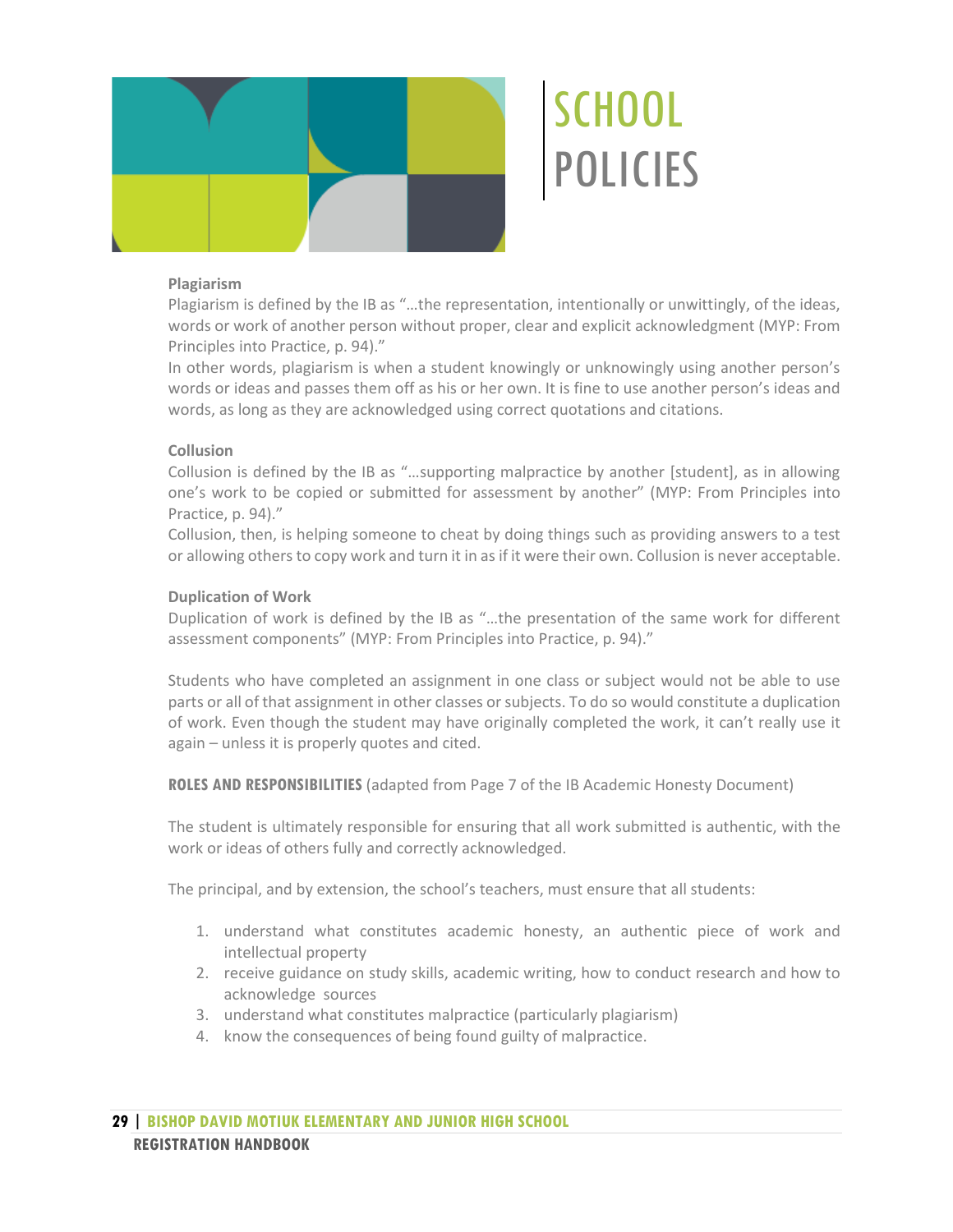

It is the responsibility of each teacher to confirm that, to the best of his or her knowledge, all student work is the authentic work of each student. Teachers are also expected to support and act on the school's policy on good academic practice and provide students with advice whenever necessary. In this respect teachers must act as good role models for the students.

# **STUDENT-OWNED DEVICES POLICY**

Bishop David Motiuk School believes in providing students with an educational environment that will engage and empower them as technology users.

# Wireless Network

Students are able to access our wireless network under the following conditions:

- The use of the network and personal devices is for educational, not social use.
- Students using their devices for personal use must adhere to ECSD's Student Responsible Use Agreement. Devices may only be used for personal use BEFORE 8:45 am and AFTER 3:12 pm. Consequences will result for students who do not follow school policy.

# Personal Devices

- Students are responsible for the security and safety of their own devices, including Chromebooks and cell phones. The school assumes no responsibility for the safety, security, loss, repair or replacement of a student's personal devices.
- Devices must be fully powered prior to using them at school to avoid loss of time, management issues and overloading of electrical outlets.
- Sharing of devices is only permitted if students are working together. Students should not allow other students to use their personal devices.
- Use of cameras and video recording devices is permitted under teacher supervision only. No school pictures or videos of any kind may be posted on any social media or personal sites.
- Teachers will review internet etiquette with students.
- Teachers and administrators have the right to "search" student-owned devices including cell phones - if they have reason to believe that the device has been used inappropriately.
- Student devices will work from the "Cloud" and will follow the same internet safety precautions and sites as if they were in a wired lab, In other words, sites like "Instagram" or "Snapchat" may not be available for student use while at school.
- Teachers and IT specialists make every effort to ensure the availability of IT resources, with the understanding that at times, these resources may not be available.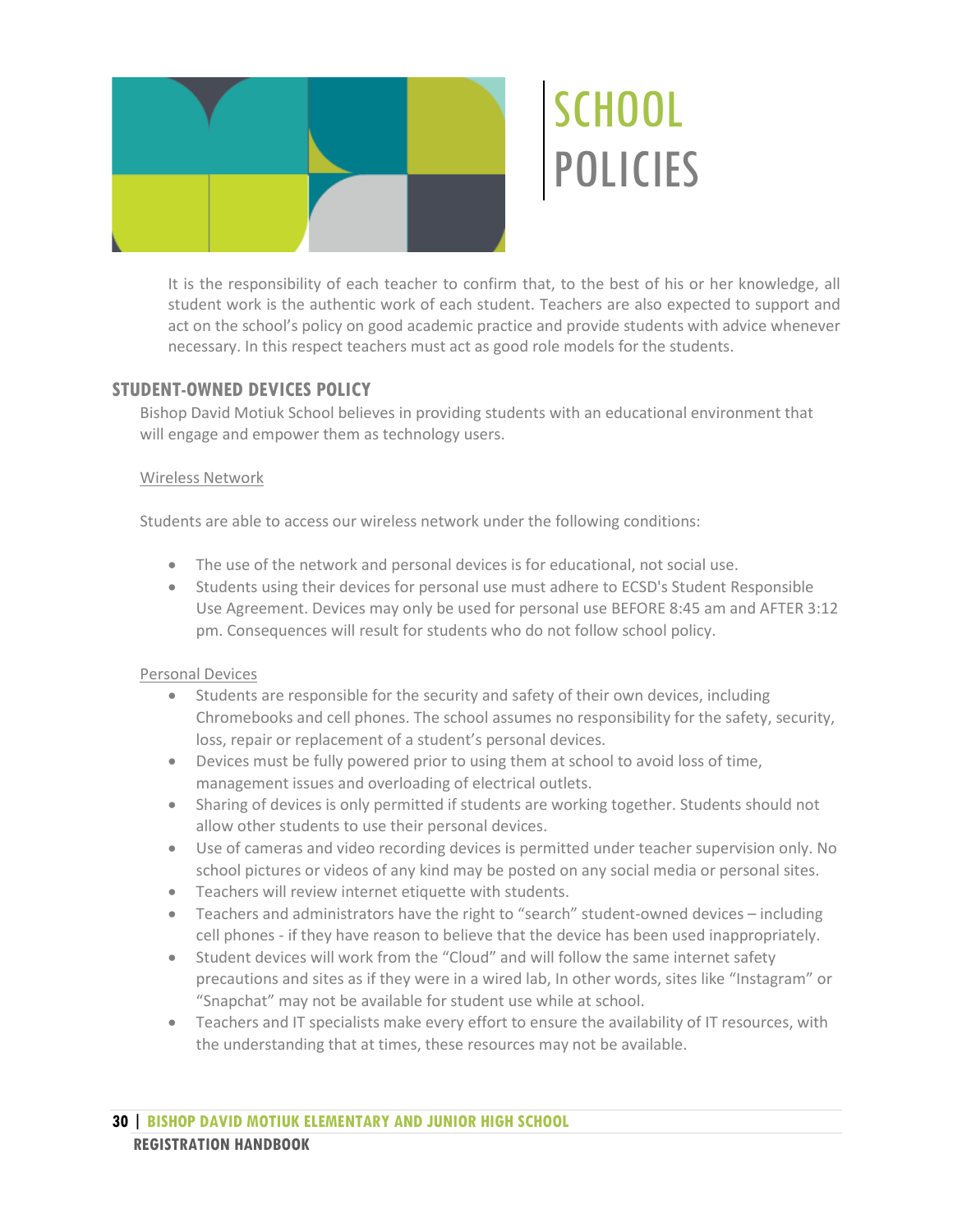

# Cell Phones

• Cell phones must be on silent mode and kept in the student's locker during the school day. Lockers must be locked.

# Students Must:

- Follow all ECSD policies and administrative procedures regarding responsible use of technology.
- Take full responsibility for, and respectfully use, IT resources and equipment available to them.
- Take responsibility for their actions when using technology, always respecting the rights and privacy of others.
- Use IT resources and equipment in a positive manner so as not to disturb system performance and to not breach security standards.
- Be mindful of internet/network safety protocols:
- Keep personal information secure, including age, address, phone number.
- Keep passwords confidential and refrain from sharing them even with friends.
- Report any inappropriate material, security, or network problems to a teacher, administrator, or system administrator.
- Recognize that not all information found on the internet is true and accurate. Assess information found on the internet carefully.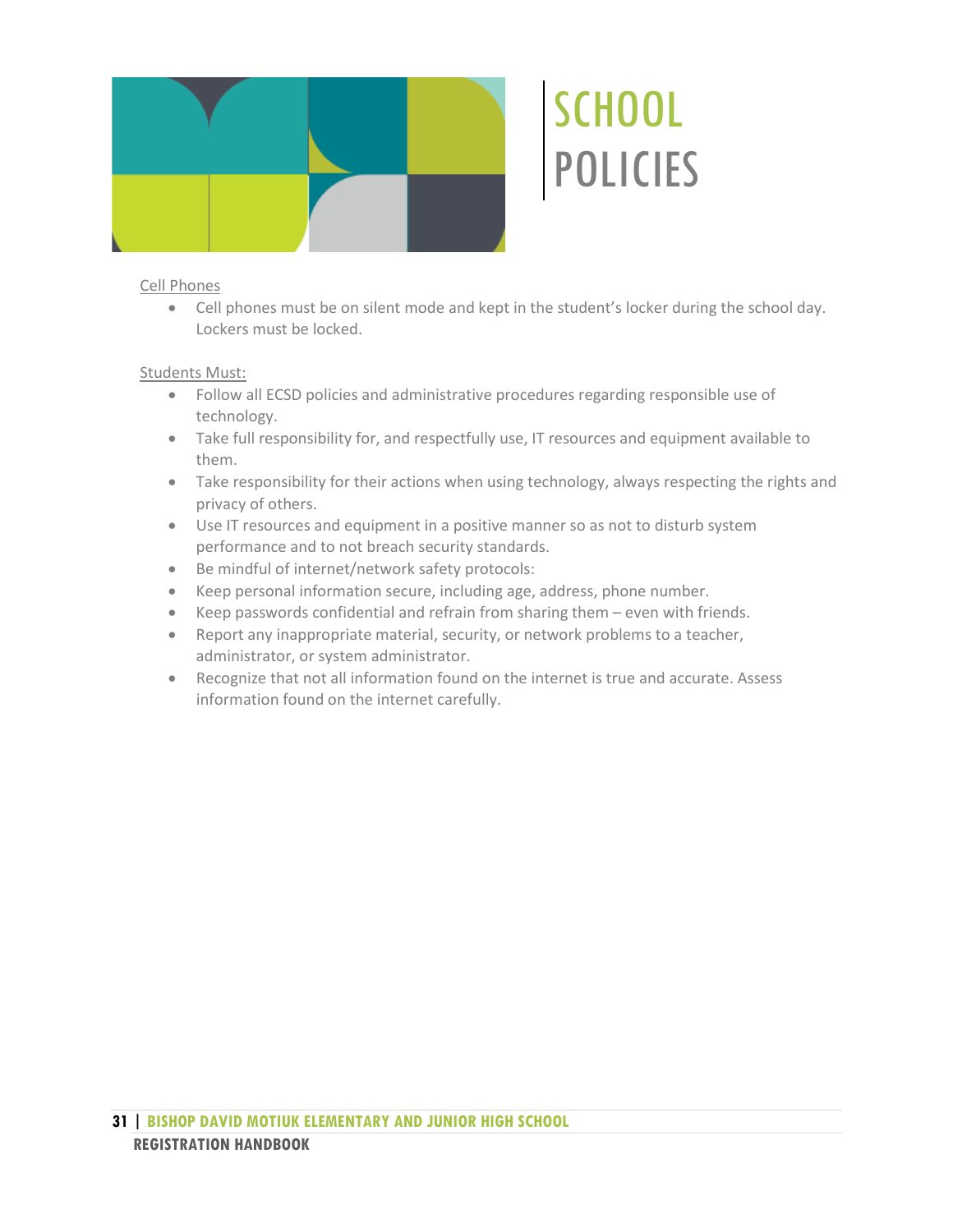

# GREAT THINGS at BISHOP DAVID MOTIUK

# <span id="page-35-0"></span>**STRONG CATHOLIC IDENTITY**

At Bishop David Motiuk, our Catholic faith is integral to teaching and learning. We have an excellent relationship with our local parishes and we place great emphasis on faith development.

### **INTERNATIONAL BACCALAUREATE PROGRAMMES**

International Baccalaureate Programs are internationally recognized for their academic rigor and emphasis on helping students to become active learners, well-rounded individuals and engaged world citizens. Through emphasis on the IB Learner Profile, students strive to be: Inquirers, Knowledgeable, Thinkers, Communicators, Principled, Open-Minded, Caring, Risktakers, Balanced and Reflective.

### **KINDERGARTEN PROGRAMS**

Bishop David Motiuk offers excellent kindergarten programming. Our kindergarten programs are reggio inspired and are taught within the context of inquiry-based learning.

### **GREAT STUDENTS**

Students at Bishop David Motiuk strive to live in ways that demonstrate our Catholic faith. They are hardworking young people who are unfailingly polite and well-mannered. They go out of their way to live the gospel values of caring for the poor, the marginalized and the less fortunate.

### **GREAT FACILITIES**

At Bishop David Motiuk, we have a beautiful Learning Commons, large classrooms, two gymnasiums, and a variety of lab spaces, including state of the art Foods and CTF labs and a Makerspace. Our music room features a performance space and practice rooms. We also have dedicated Drama and Art rooms. Our science classrooms are highly advanced and provide great opportunities for learning for students.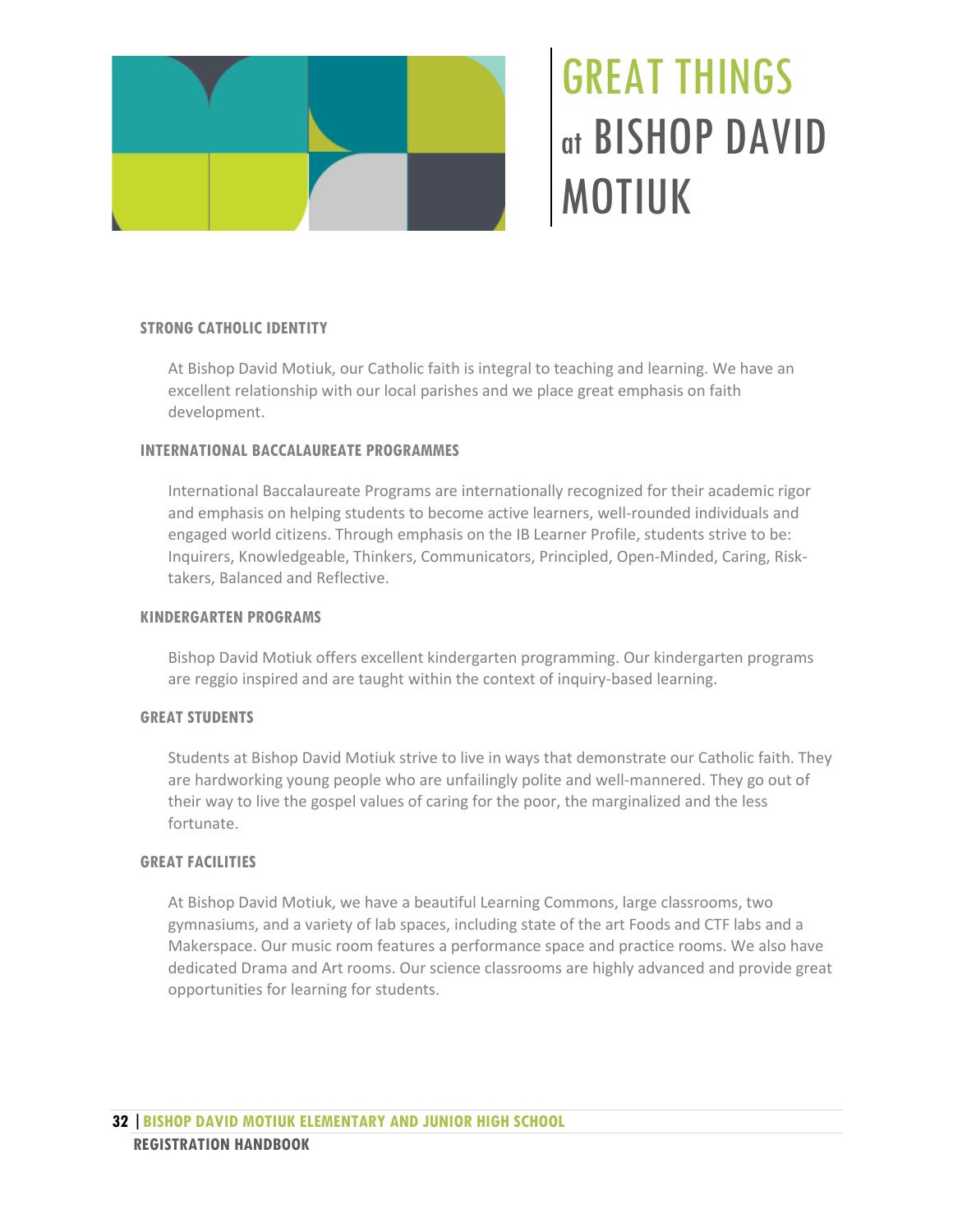

# GREAT THINGS at BISHOP DAVID MOTIUK

### **ACCESS TO TECHNOLOGY**

In addition to student-owned Chromebooks, we have iPads and more robust computers available for students to use for various projects and activities, including working with robots. Wireless networking makes it possible for students to use cloud computing throughout the day. We also have Epson boards and projectors in every classroom. Our students have great opportunities for learning!

### **OUTSTANDING COMPLEMENTARY COURSE PROGRAM**

Our semestered complementary course program provides junior high students with a wide variety of choices in terms of the complementary courses they may take. Students may take a variety of courses in visual and performing arts, career and technology foundations, and media, design and communications.

#### **UNPARALLELED VISUAL AND PERFORMING ARTS PROGRAMMING**

Students at Bishop David Motiuk have access to outstanding visual and performing arts programming. Students may take Art, Drama, Film Studies, and both Instrumental and Choral Music.

### **EXTENSIVE FIELD TRIP PROGRAM**

At Bishop David Motiuk, we believe that students benefit from experiences outside of the classroom. Therefore, we have developed an extensive field trip program for students. In addition to visiting a variety of local attractions such as the Citadel Theatre, the Edmonton Art Gallery, the Royal Alberta Museum and the Telus World of Science, our students also take part in activities such as ski trips and grade level retreats.

### **GREAT SCHOOL SPIRIT**

School spirit is alive at Bishop David Motiuk, where students and staff come together to celebrate through a variety of special events, sports and community activities including field trips, grade level retreats, activity days, fun days and school spirit days. Students at Bishop David Motiuk are invited to participate in a variety of activities such as inter-school athletics, the Student Leadership Team, clubs and more!